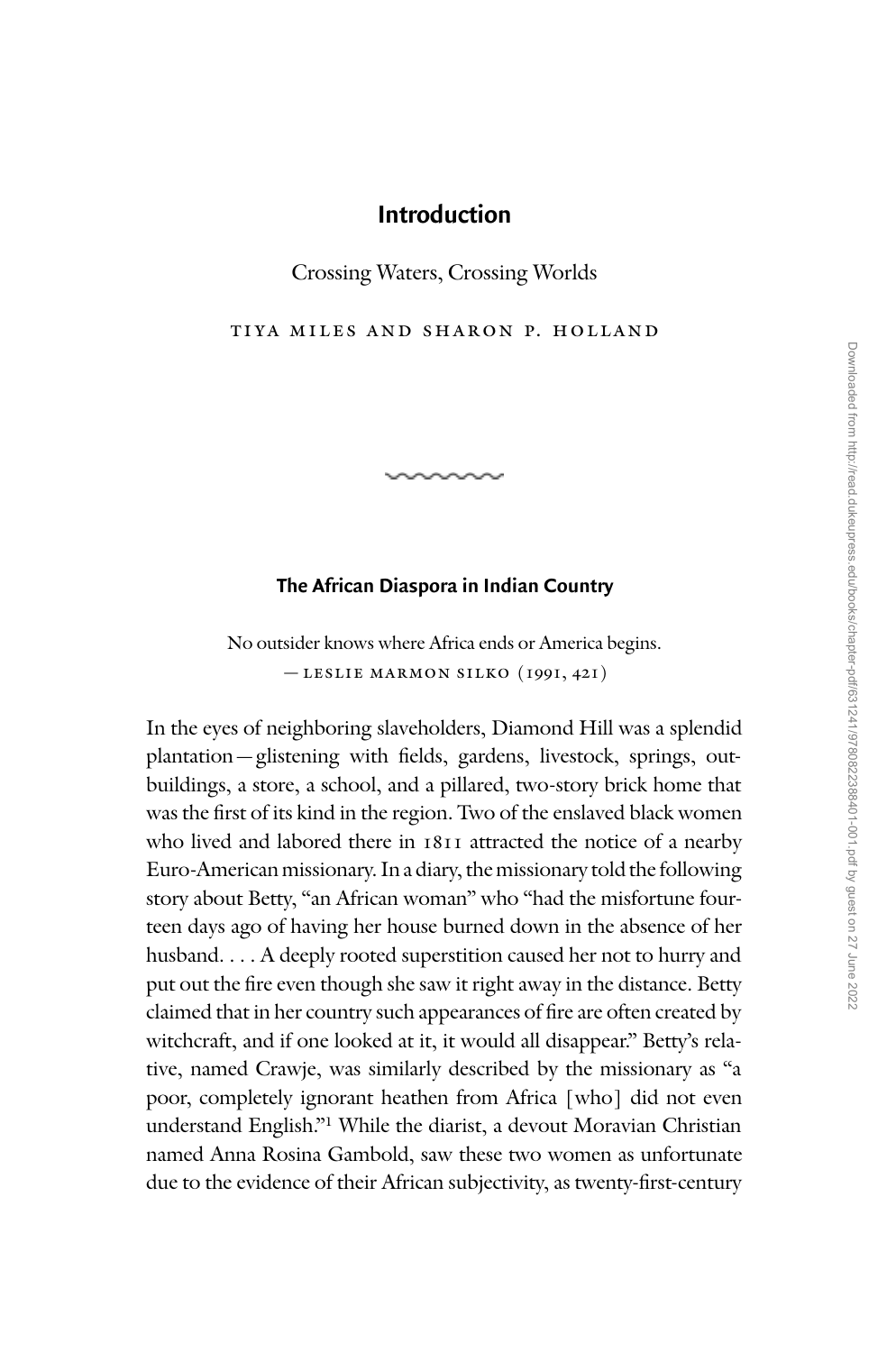thinkers interested in cultural continuity, change, and exchange across the African diaspora, we might interpret the women's fractured stories in a different light. Betty's and Crawje's experience, though filtered through Western eyes, reinforces our realization that African beliefs and practices persisted in North America, even as they were transformed and reconstituted in the gristmill of forced displacement and enslavement.

The African women described here did not live in the slave quarters of a Southern plantation on the U.S. mainland. Nor did they live on the Georgia or Carolina sea islands, recognized for their protective encircling of African cultural ways. Rather, Betty and Crawje lived their lives among Native Americans in the Cherokee Nation of the Southeast. They were members of a community of nearly one hundred black slaves, some of whom spoke African languages to the exclusion of English and Cherokee, and many of whom acted in ways that the ethnocentric missionaries described as "crazy" and "wild." (Norton 1970 [1816], 67-68).≤ Black men and women on this plantation, one of the largest in the Cherokee Nation before Indian Removal, did things in an ''African manner."<sup>3</sup> In so doing, they had a subtle but discernible influence on the Cherokees around them. Cherokee adults sometimes attended dances in the slave quarters, and Cherokee children who were being educated at the mission school socialized with black children, "riding around the bush with the Negro boys'' to the extent that the missionaries feared the Indian children would be led astray.∂ The adaptation of Cherokee cultural ways by enslaved blacks on Diamond Hill is even more apparent, in their fluency in the Cherokee tongue and their use of Cherokee healing techniques in times of illness.<sup>5</sup>

The death of Crawje, Betty's relative, is a moment that encapsulates the Afro-Indian border crossings that occurred in this place and in many elsewheres that traversed Native America. At Crawje's burial, a stricken Betty ''wailed terribly according to the customs of *this* country."<sup>6</sup> Betty, a woman who is described in the missionary diary as African by birth and behavior, apparently expressed her mourning as a Cherokee would at the loss of a loved one.

The example of Diamond Hill, a famous Cherokee plantation that has been restored today as the Chief Vann House State Historic Site in Georgia, illustrates ways that people of African descent transported and transformed cultures, created intersectional communities, and built metaphysical as well as physical homes on Native lands and within

**<sup>2</sup>** Tiya Miles, Sharon P. Holland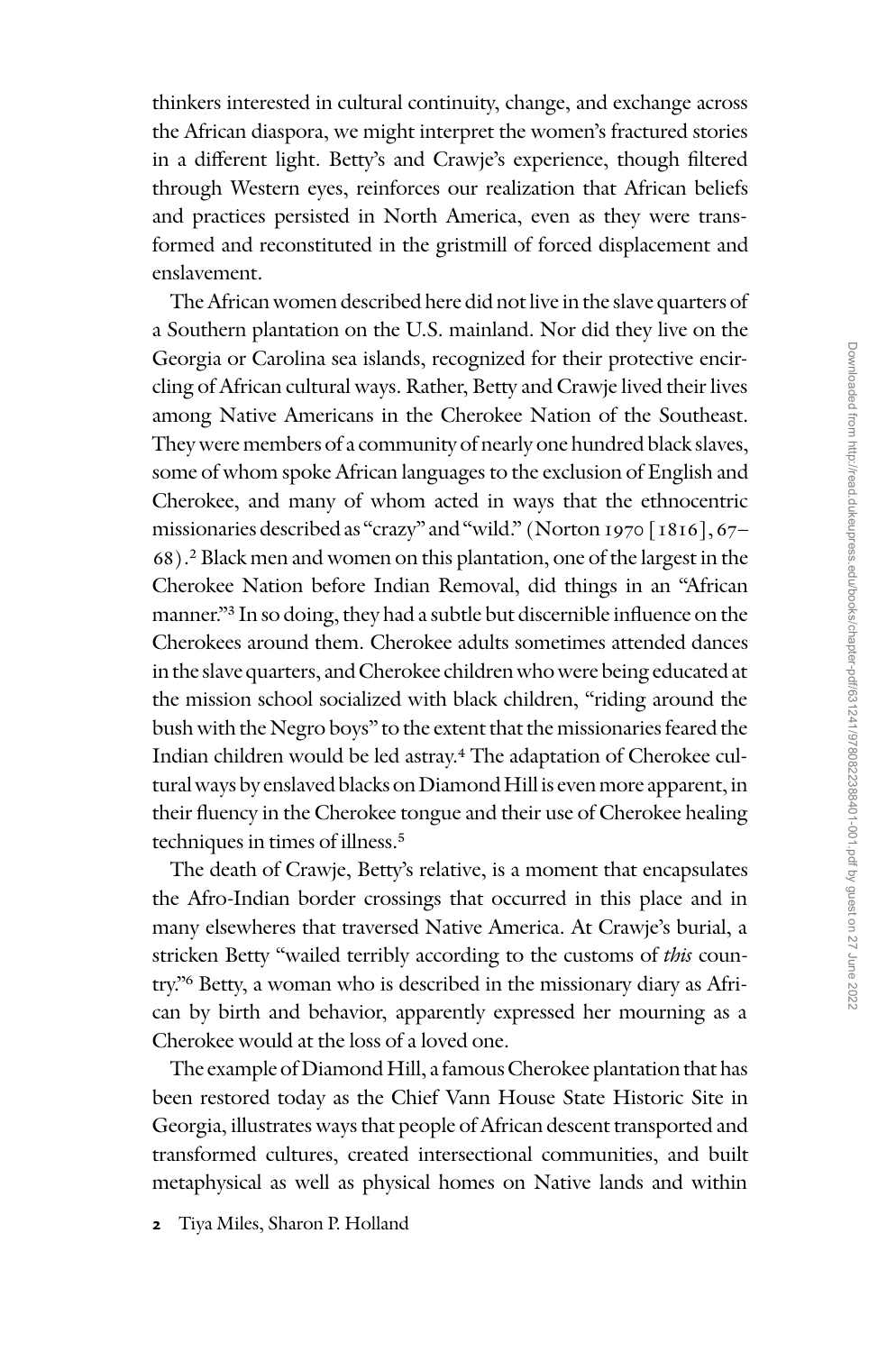Native cultural landscapes. In the process, they altered their interior worlds as well as those of Native peoples. Africans in Indian Country, like Africans in other parts of the Americas, have ''exchanged their country marks'' with the indigenous peoples with whom they came into contact (Gomez 1998). However, the persistent presence, symbolic resonance, and multifaceted meanings of African-derived peoples and cultures within the spaces of Native America often go unrecognized.<sup>7</sup>

Over the course of four centuries, thousands of black people, dispersed from Africa through the traumatic vehicle of the transatlantic slave trade, were relocated to Native lands and among Native populations in the ''New World.'' In the aftermath of slavery in the United States, many others freely migrated to Indian Territory of present-day Oklahoma to escape racial injustice and violence. Indian country became, for these displaced Africans, both a literal and a metaphorical home.

The major purpose and goal of this book is to articulate in new ways this space where black experience meets Native experience—to live in it, so to speak. Our proposal is simple: that Native America *has been and continues to be* a critical site in the histories and lives of dispersed African peoples. Indeed, the very language of ''New World'' communities and ''New World'' cultures that has become commonplace in African diaspora studies as a means of differentiating peoples of the diaspora from peoples who remained in the African homeland takes as an implicit and undertheorized given the European colonization of Native America.<sup>8</sup> By focusing on the (re)production of personal and tribal histories and the production of cultural forms in the context of African diasporic presence in indigenous North America, *Crossing Waters, Crossing Worlds* provides a means to unpack this assumption, as well as others.<sup>9</sup>

As African Americanists in the main, we also wish to open a dialogue with scholars in Native American studies, to ask not only how Native place and presence have affected black life, but also how black people and cultures have influenced indigenous America, for better and for worse. We are interested in discovering what intimate conversations and negotiations took place between blacks and Indians in the long years after their first encounters; what political issues, strategies, and conflicts emerged out of their shared experience; and what creative works and cultural productions were inspired by their coming together. Overall, we seek in this book to raise and engage the central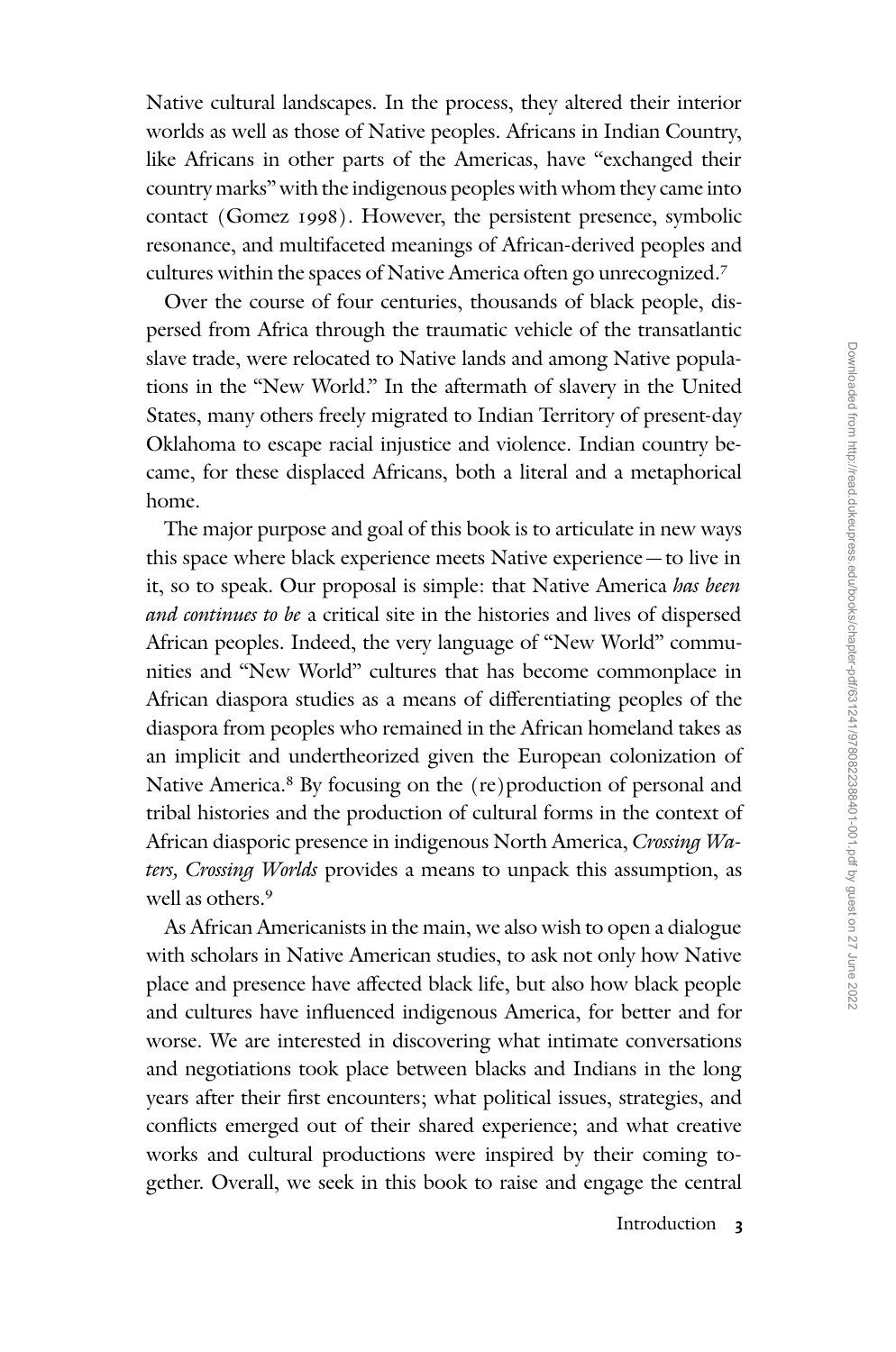question: What happens when key issues in African diasporic experience, such as migration, freedom, citizenship, belonging, peoplehood, and cultural retention and creation, and key issues in Native American experience, such as tribalism, protection of homelands, self-determination, political sovereignty, and cultural-spiritual preservation and renewal, converge?

### **Freedom Dreams: African Americans in Indian Territory**

As slaves they had long been aware that for themselves, as for most of their countrymen, geography was fate. . . . And they knew that to escape across the Mason-Dixon Line northward was to move in the direction of a greater freedom. But freedom was also to be found in the West of the old Indian Territory.

—ralph ellison, ''Going to the Territory'' (1979)

Perhaps more than any other space in the United States, Indian Territory, broadly defined, has held out the promise of home to black slaves and their descendants. By the late nineteenth century and early twentieth century, many African Americans had come to see the Western lands called Indian Territory as a refuge in America, and more, as a potential *black space* that would function metaphorically and emotionally as a substitute for the longed-for African homeland. (If we also consider the African diaspora in New England, we have the making of an expansive understanding of African subjects and Indian country that might shift the prevailing understanding of Indian Territory's psychic location in the "West" rather than in the East.)

With the abrupt conclusion of Reconstruction in 1877, thousands of blacks made their way from the South to the West, heading for Kansas, Arkansas, Oklahoma, and Indian Territory. Nell Irvin Painter, Norman Crockett, and other historians have demonstrated that these migrants were seeking escape from the onslaught of white racial violence in a period of escalating attacks and sought to resettle in a location where they could find economic opportunity, preserve their dignity, and make new homes (Painter 1992 [1977]; Crockett 1979). Some migrants headed directly for Indian Territory. Others made their way there after facing disappointments in Arkansas, and later in Oklahoma Territory, where white settlers refused to share the most productive lands and organized violent attacks to prevent blacks from homesteading. Many of

**4** Tiya Miles, Sharon P. Holland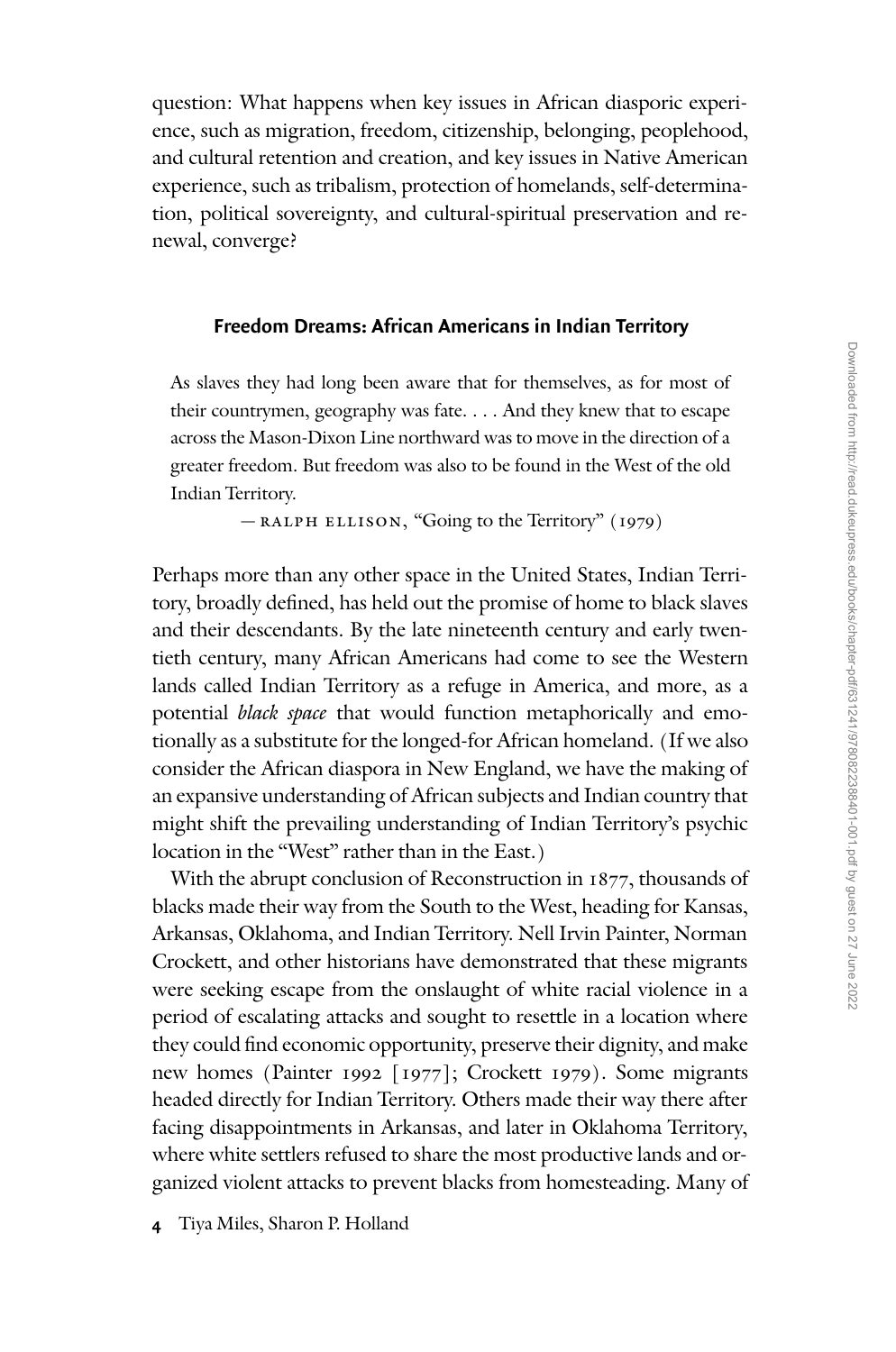these migrants traveled in desperate circumstances: They were poor, hungry, and besieged by inclement weather as they walked what the historian Lori Bogle has called the ''black Trail of Tears'' (Bogle 1994, 169).

For black sojourners, Indian Territory shone like a beacon at the end of a long tunnel of racism and exploitation. Out of twenty-eight allblack towns that were founded in the region of present-day Oklahoma, twenty-four were located in Indian Territory on land allotted to former slaves of Indians, while only four were located in Oklahoma Territory in the aftermath of land runs (Carney 1998, 151). The majority of these Indian Territory towns were based in the Creek (or Muskogee) Nation. It is here, in the development of all-black towns in Indian Territory at the end of the nineteenth century, that the language of Indian Territory as the black paradise begins to emerge. It is also here that the few examples of blacks drawing connections between Africa and the Indian Territory can be found.

Black newspapers published in the Creek Nation prior to Oklahoma's statehood, as well as a rare extant brochure published to attract new settlers to the all-black town of Red Bird, also in the Creek Nation, offer a glimpse into African American views of Indian Territory between 1880 and 1907. As the historian Kenneth Hamilton has pointed out, black towns were business ventures as well as cities of refuge, and newspapers and booster sheets were published by land speculators and town companies to promote the towns and attract new settlers. We can surmise, then, that many of the published representations of Indian Territory found in these sources were edited to project an especially positive view. Nevertheless, the theme of Indian Territory as a liberating space for black people that emerges in these sources is revealing. In a June 23, 1904 article in the black newspaper the *Muskogee Comet*, titled ''Unequal Advantages in the B.I.T. [Beautiful Indian Territory],'' one writer asserted that ''the Creek Nation may verily be called the Eden of the West for the colored people.'' Another article in the same newspaper observed: ''The Indian Territory is the only place now in the South where the colored voter has a chance to exercise the right of franchise'' (*Muskogee Comet*, July 14, 1904). The Kansas newspaper the *Afro-American Advocate*, based in the town of Coffeyville, adjacent to the Creek and Cherokee nations, also emphasized the attraction of Indian country, encouraging black people from the South to ''come home, come home. . . . Come out of the wilderness from among those lawless lynchers and breathe the free air" (as quoted in May 1996, 225).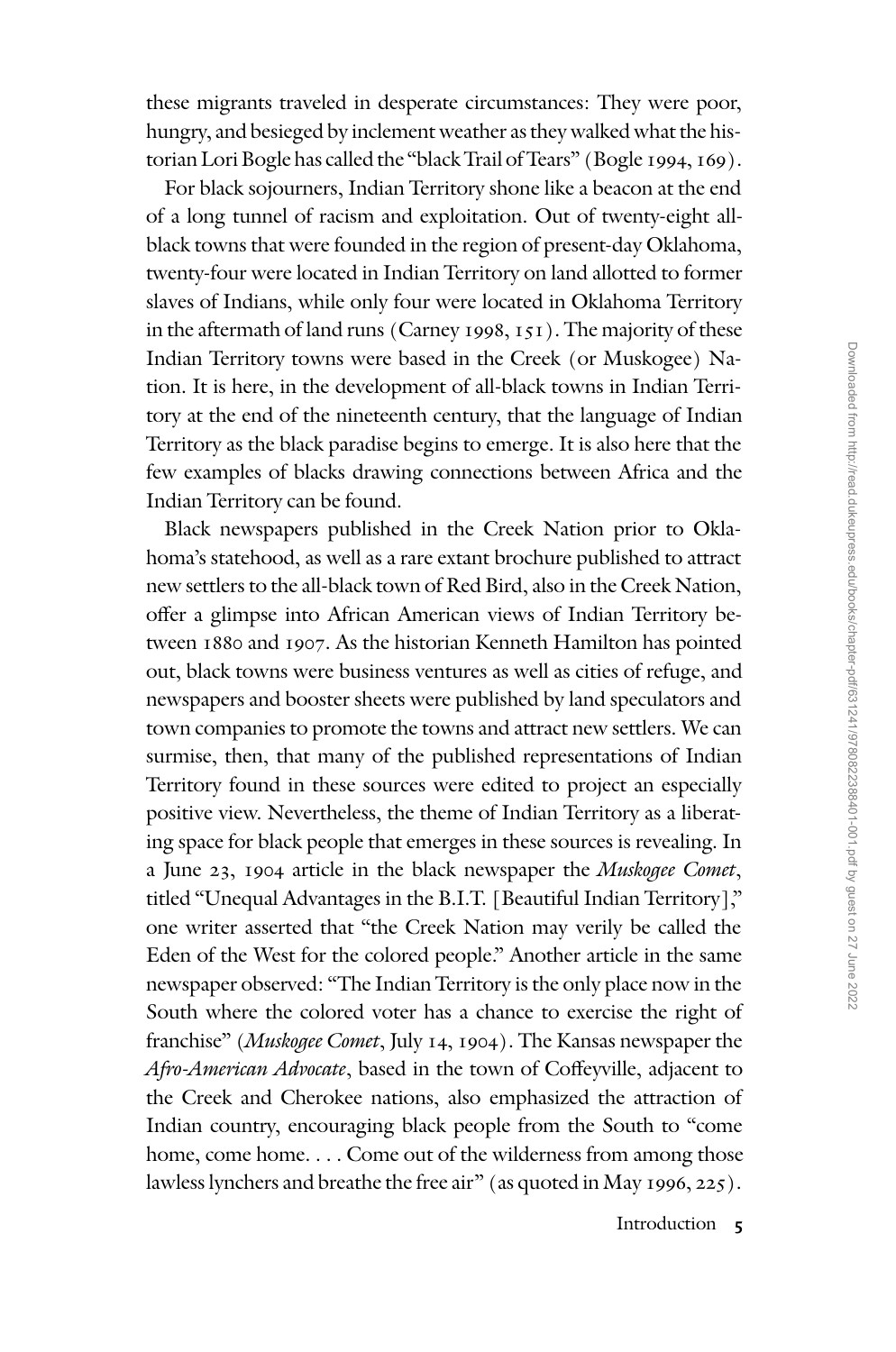In keeping with this invitation, the town of Coffeyville adopted the slogan "Coffeyville—The Gate City to the Indian Territory" (May 1996, 225).

In 1905, the Red Bird Investment Company published a fifty-page brochure with photographs to boost its all-black town and encourage new settlement. The company's representation of Indian Territory repeated and exaggerated the utopian image presented by black newspapers. The brochure begins: ''A Message to the Colored man. . . . Do you want a home in the Great Southwest—The Beautiful Indian Territory? In a town populated by intelligent, self-reliant colored people?'' (Red Bird Investment Company 1905, 1). The brochure later describes the physical location of Red Bird, insisting that ''there cannot be found a more fertile location in the beautiful Indian Territory than the country tributary to Red Bird. . . . To ride through on the railway and watch the panorama unfold itself to your view, is like the realization of a cherished dream of a new home in the great and beautiful southwest'' (Red Bird Investment Company 1905, 17).

In preparation for the publication of the brochure, the Red Bird Investment Company invited black professionals from across the Creek Nation and neighboring areas to comment on life in Indian Territory. Although the letters may have been edited, and negative letters are likely to have been rejected, the surviving testimonies open a window on the way that individual African Americans viewed and represented the Indian West. The first testimony, by the Reverend Jason Meyer Conner, who held a Ph.D. from Little Rock, Arkansas, and was an officer in the African Methodist Episcopal church, stated: "This is to certify that I have made a personal visit to the Indian Territory, and know it to be the best place on earth for the Negro'' (Red Bird Investment Company 1905, 2). Dr. J. M. Davis, a physician from Muskogee, Indian Territory, reported that ''this country is the Paradise for the colored man'' (Red Bird Investment Company 1905, 36). And A. E. Patterson, an attorney-at-law also based in Muskogee, asserted:

In no section of this great land of ours do the colored people have a better opportunity to accumulate wealth and simultaneously develop individual characters and strong minds, than in Indian Territory. Here, where nature has so generously provided for the comforts of all people who are fortunate enough to have found their way to this earthly Paradise, every man is recognized according to his merit. (Red Bird Investment Company 1905, 36)

**6** Tiya Miles, Sharon P. Holland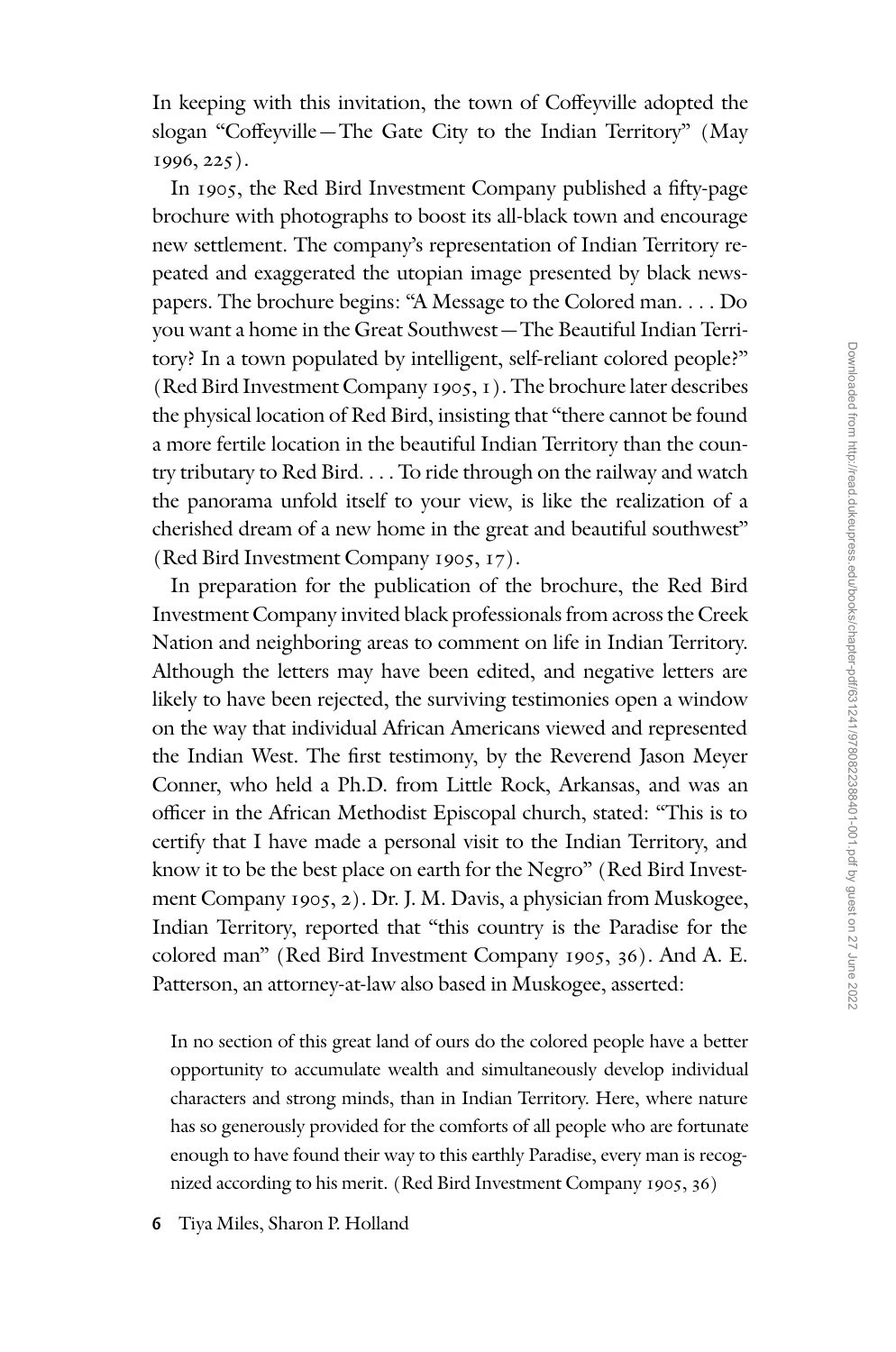These newspaper articles and letters represented Indian Territory not just as a region where African Americans could thrive politically and economically, but also as an idealized Promised Land. In two examples, the writings of black town settlers suggest that they imagined Indian Territory as a surrogate for an African home. In an attempt to discourage thoughts of emigration, the *Afro-American Advocate* posited that any black person ''who can't live in Indian Territory, need not go to Africa'' (as quoted in May 1996, 225). Thomas Haynes, manager of the black town of Boley in the Creek Nation, compared his town to Egypt, claiming that Boley, like that ancient kingdom, was ''an imperishable attestation of the power, might and intellectual genius of a race'' (Crockett 1979, 46).

In imagining their paradisiacal home, black town settlers envisioned a place where Indians were necessary but peripheral. They were necessary because it was the Indian presence that differentiated Indian Territory from the states, and it was also the complex history between Indians and their former black slaves that had opened the door for African American settlement; they were peripheral because blacks located Native people at the margins of their new communities. Similar to Frederick Jackson Turner's concept of an American frontier in which an Indian *influence* makes white Americans distinct, but Indian *people* must give way to white progress, the concept of a black Indian Territory transformed Indians into a vehicle for black identity formation and racial uplift. For, as Norman Crockett has observed, the founders and settlers of all-black towns in Indian Territory sought a place where, by showing the values of race pride, self-reliance, moral fortitude, and industry, they could demonstrate their fitness for equal inclusion in the broader U.S. republic. It is perhaps telling that in the black town of Clearview, located in the Creek Nation, the two social organizations were the Patriarchs of America for men and the Sisters of Ethiopia for women—Africa and America jointly invoked against the unspoken backdrop of Indian land (Crockett 1979, 31, 66).

Several letters in the Red Bird brochure suggested that Native people were or should be marginal in the black Indian Territory and repeated the value of having a town ''for colored people alone'' (Red Bird Investment Company 1905, 36). A. E. Patterson, the attorney quoted earlier, described the population of the Creek Nation for would-be black settlers, emphasizing its mixed-race character and implying the absence of Native people of unmixed heritage. Patterson wrote: ''Our population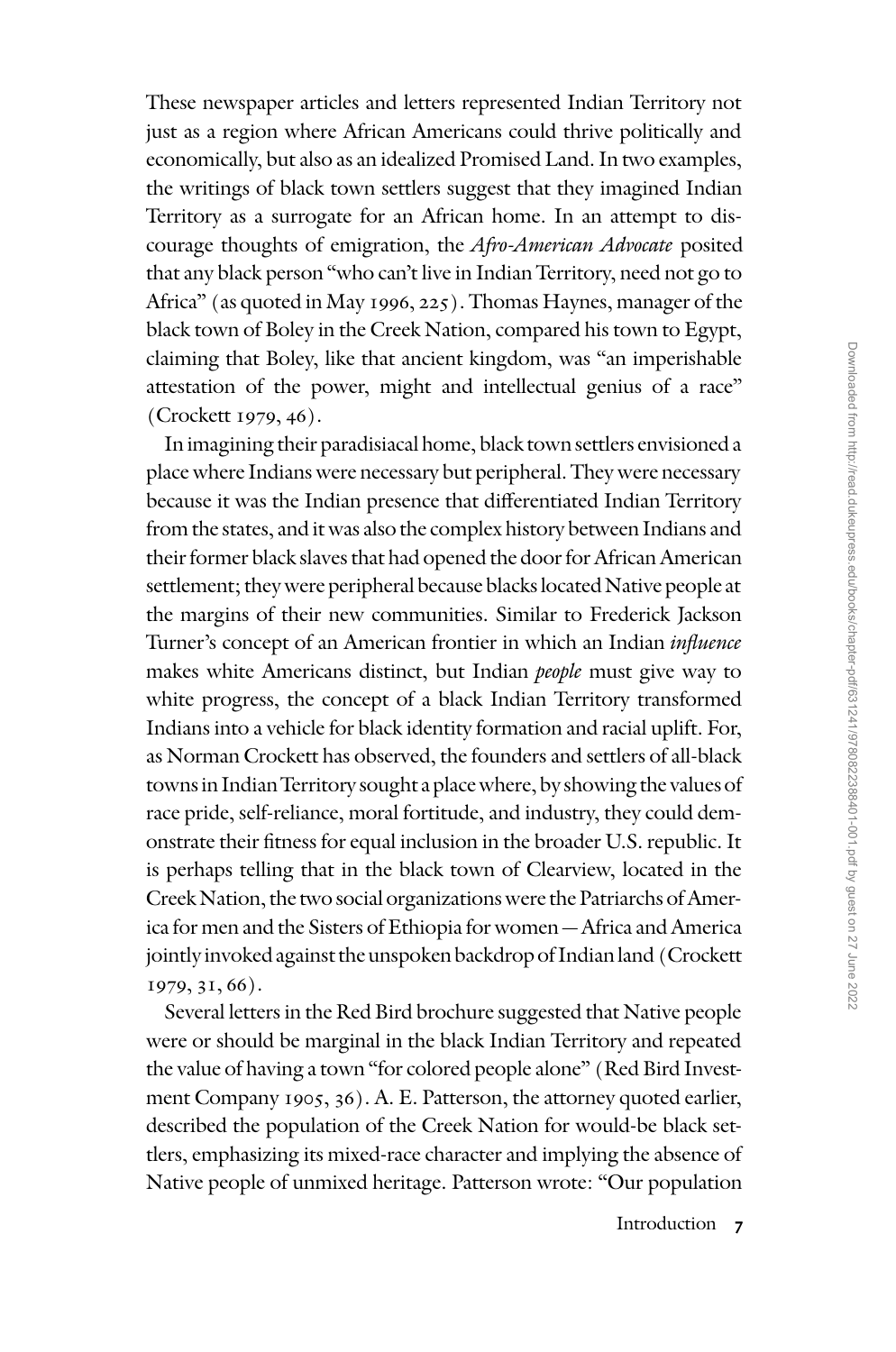is largely cosmopolitan, being made up of Indians of mixed blood, educated colored and white people from the various States, the latter two races predominating'' (Red Bird Investment Company 1905, 36). Mrs. J. Orlando Mitchell, the wife of an Indian Territory businessman, wrote:

The time of the painted Indian on the war path, and the desperado, has gone to make way for the income of civilization, culture and refinement. The Indian Territory of today is as free from the taint of the wild, barbaric life as is the city of Boston. . . . Social conditions here need have no terrors for those who contemplate making the Indian territory their home. (Red Bird Investment Company 1905, 5)

Not until the last two pages of the Red Bird brochure is the Creek Nation, the site for Red Bird, acknowledged in any detail. In these final paragraphs, the brochure explains how black towns were founded on Indian land. But then, in a rhetorical erasure of Native presence, the brochure expresses the hope that all of Indian Territory will soon be dissolved into the new state of Oklahoma. The brochure ends with the call: ''Soon there will be another star added to 'Old Glory' and it is then, when the Indian Territory is ushered into the sisterhood of States, the real boom will come. Get a start in time'' (Red Bird Investment Company 1905, 25).

Despite the dream and rhetoric of black town members, turn-of-thetwentieth-century Indian Territory was not the ideal place that African Americans imagined it to be. Native residents viewed the stream of black settlers as intruders in their nations, and many blacks who had formerly been enslaved by Indians and had lived in Indian Territory for decades resented the new arrivals. As it would happen, the vision of Indian Territory as a haven for African Americans was not to be realized for former slaves of Indians or for new black settlers. As more blacks poured into the Indian nations, tribal governments began enacting de facto segregation policies, lumping together their former slaves with new black settlers. And when Oklahoma became a state in 1907, subsuming Indian Territory within it, the first act of the legislature was to pass Jim Crow laws segregating blacks from whites and Indians. What was arguably the last imagined space of refuge for blacks in the United States no longer existed. As one black Oklahoman, Clarence Love, remembered in an oral history: ''My parents had decided to leave Muskogee, just like they had left other places before, because they had not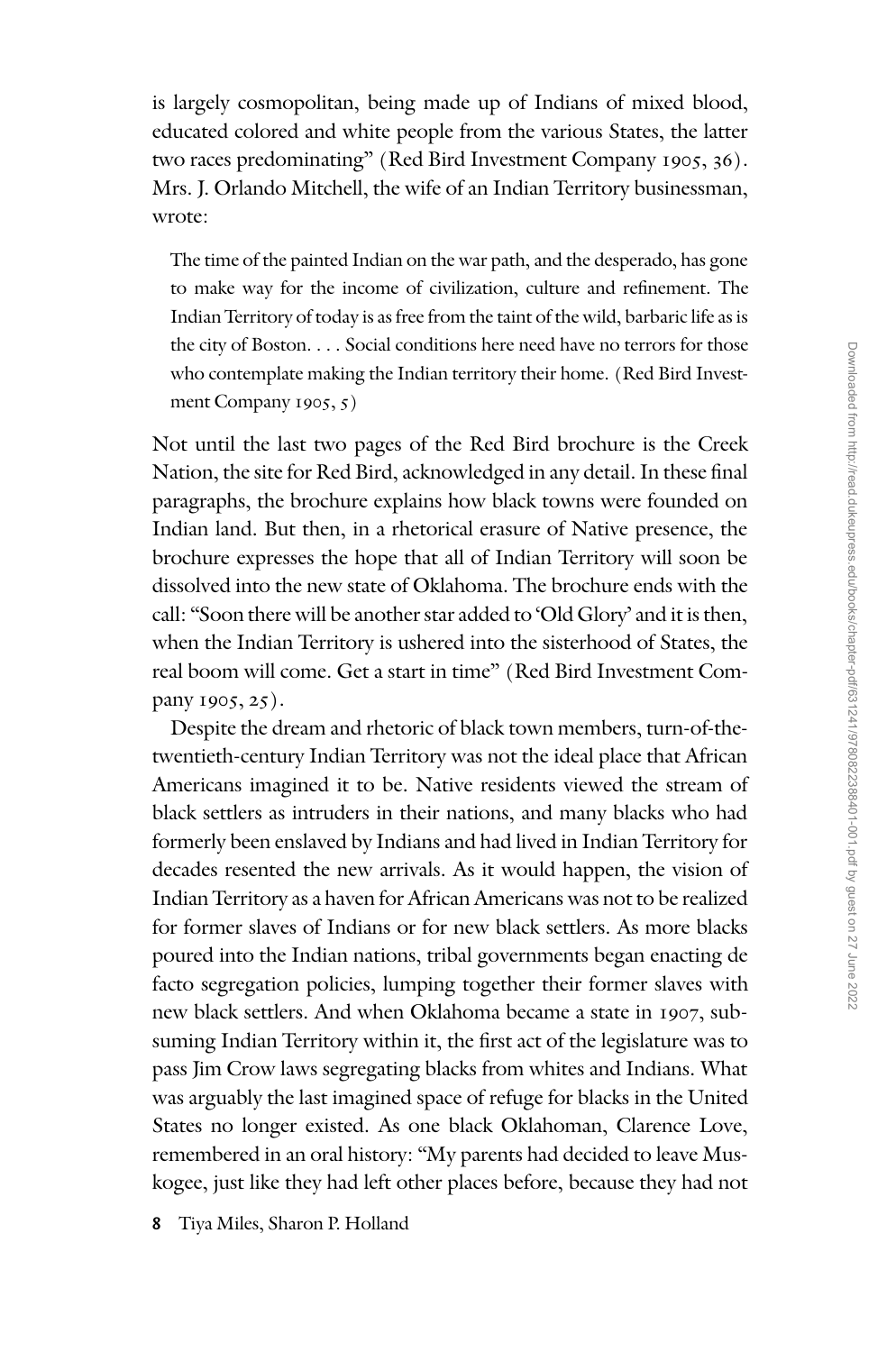found the Promised Land that they expected'' (Gates 1997, 141). Indeed, in the years that followed statehood, hundreds of African Americans in the former Indian Territory began a desperate attempt to emigrate to Canada, Mexico, and Africa, ever in pursuit of their ''dreams of an elsewhere'' (Holt 1999, 37).

### **Seeing Red: Native America in the African American Imaginary**

'Cause I'm goin' to the Nation, goin' to the territor' Say I'm bound for the Nation, bound for the territor' I got to leave here, I got to get the next train home. —bessie smith, ''Work House Blues'' (1998 [1930])

The words of Bessie Smith speak to an experience of coming and going, of nations and territories—a trajectory of experience shared by black and Indian peoples in the forging of a place called the United States. Indeed, this and other African American cultural and colloquial expressions suggest the importance to black experience of Indian presence, Indian relations, and Indian locales. African American resistance strategies, social worlds, and subjectivities have long been inflected by the idea of immigration to Native American spaces and of literal and metaphorical relationships with American Indian peoples, even as indigenous societies and cultures have been influenced by the arrival of these newcomers. In fact, one might argue that the very notion of a visionary politics in African American culture is inextricably tied to an idea (imaginary or realized) of Indian nations and territory as open and even marginal space, a psychic territory where black subjects find safety, solace, autonomy, and family. In essence, part of the idea of freedom in black experience includes the space for a powerful imaginary—a place where Indian presence is felt and often realized.

African Americans' idealized images of Native lands and Native people are not without foundation. The black historians Carter G. Woodson and Kenneth W. Porter began documenting the fact of black and Native interrelations in the *Journal of Negro History* as early as the 1920s and 1930s.<sup>10</sup> They found, as have scholars of both African American and Native American history who have pursued this question since, that Africans and Indians forged bonds with one another while jointly enslaved in the Americas and West Indies in the seventeenth century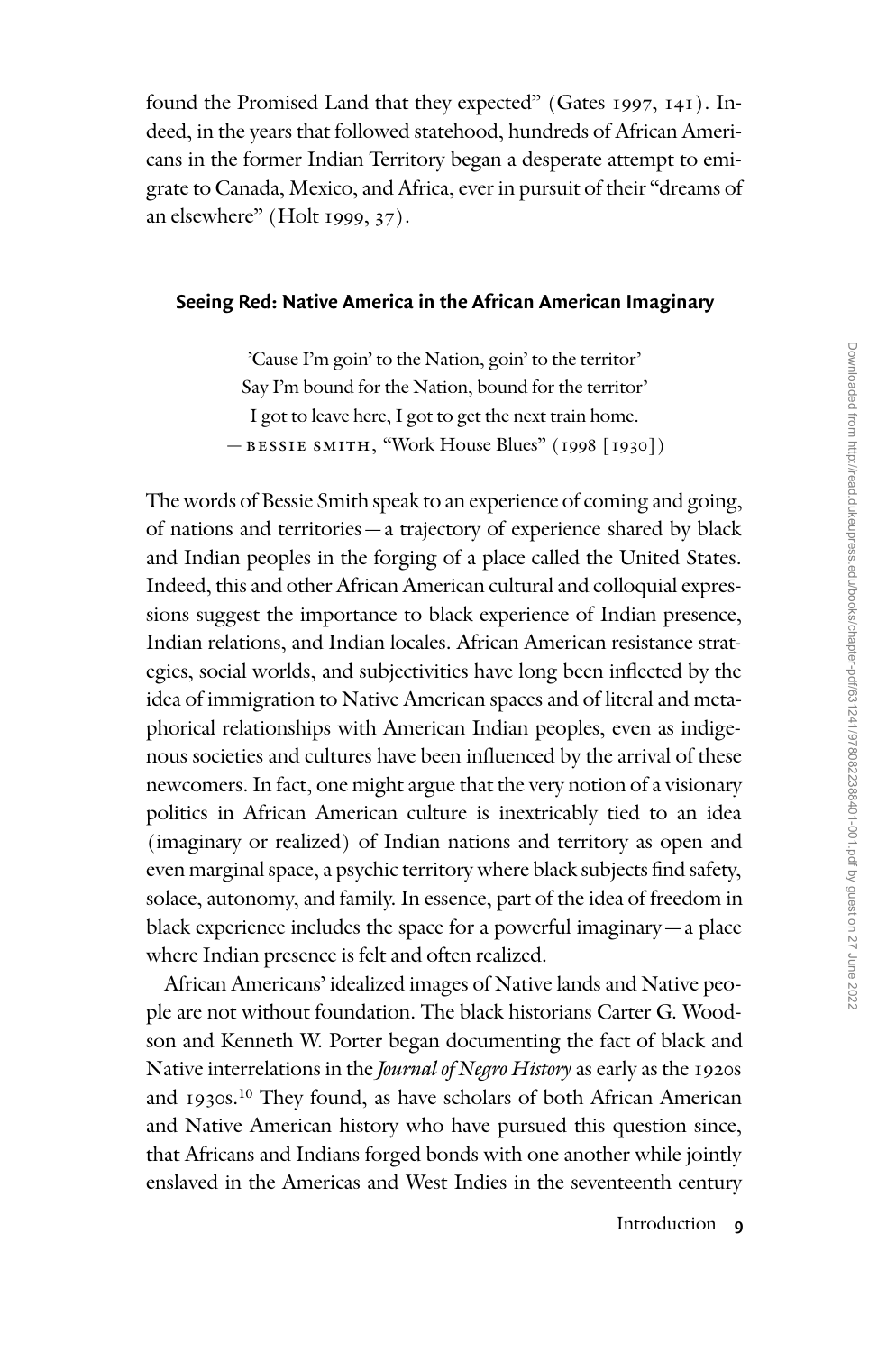and eighteenth century; that some enslaved African people successfully escaped to Indian countries; that major figures in black historical life have been both black and Indian in racial and cultural background; and that African American and Native American individuals and groups have joined forces to challenge European imperialism, colonialism, and slavery.

At the same time though, African American projections of liberation, economic success, community belonging, and ease of life onto Indian lands and peoples have not been free from logical flaws and exploitative gestures. Often these projections incorporate and reiterate broader American colonialist presumptions that Native lands and Native people, particularly Native women, should be made accessible to outsiders for purposes that do not serve the needs of American Indians themselves. The lyrics of "The Faking Blues" (1925) by Papa Charlie Jackson have just such a problematic effect when they express the following intention of the speaker: ''Lord I'm going to the nation / Buy me an Indian squaw. / I'm going to raise me a family / Got me an Indian ma'' (Jackson 1925). These lyrics not only suggest that racism was part and parcel of the interracial imaginary; such pronouncements also draw attention to the impossibility of safety, family, solace, or autonomy in a country where the twin forces of removal and slavery continue to bring the nation's imaginary self in direct conflict with its lived history. In other words, we are well aware that words like "family" and "community'' conjure a romance of past and present that can never be achieved or realized, as the dream constantly comes undone through the relentless presence of the real.<sup>11</sup> Black expressions of alliance with Indians often sideline the parallel history of adversarial relations between African Americans and Native Americans, in which Southern Indians owned blacks as slaves and black buffalo soldiers served in the U.S. military as a unit charged with crushing Native resistance movements and enforcing Native detention on reservations.

Although African Americans have met rejection as often as acceptance in Indian communities, and although African American and Native American historical relations have been characterized by a range of negative as well as positive interactions, a celebratory invocation of Indian peoples and places has persisted in African American cultural life. For if white America has been a wilderness of biblical proportions for African slaves and their descendants, Indian physical and relational landscapes have represented a new Eden for blacks, characterized by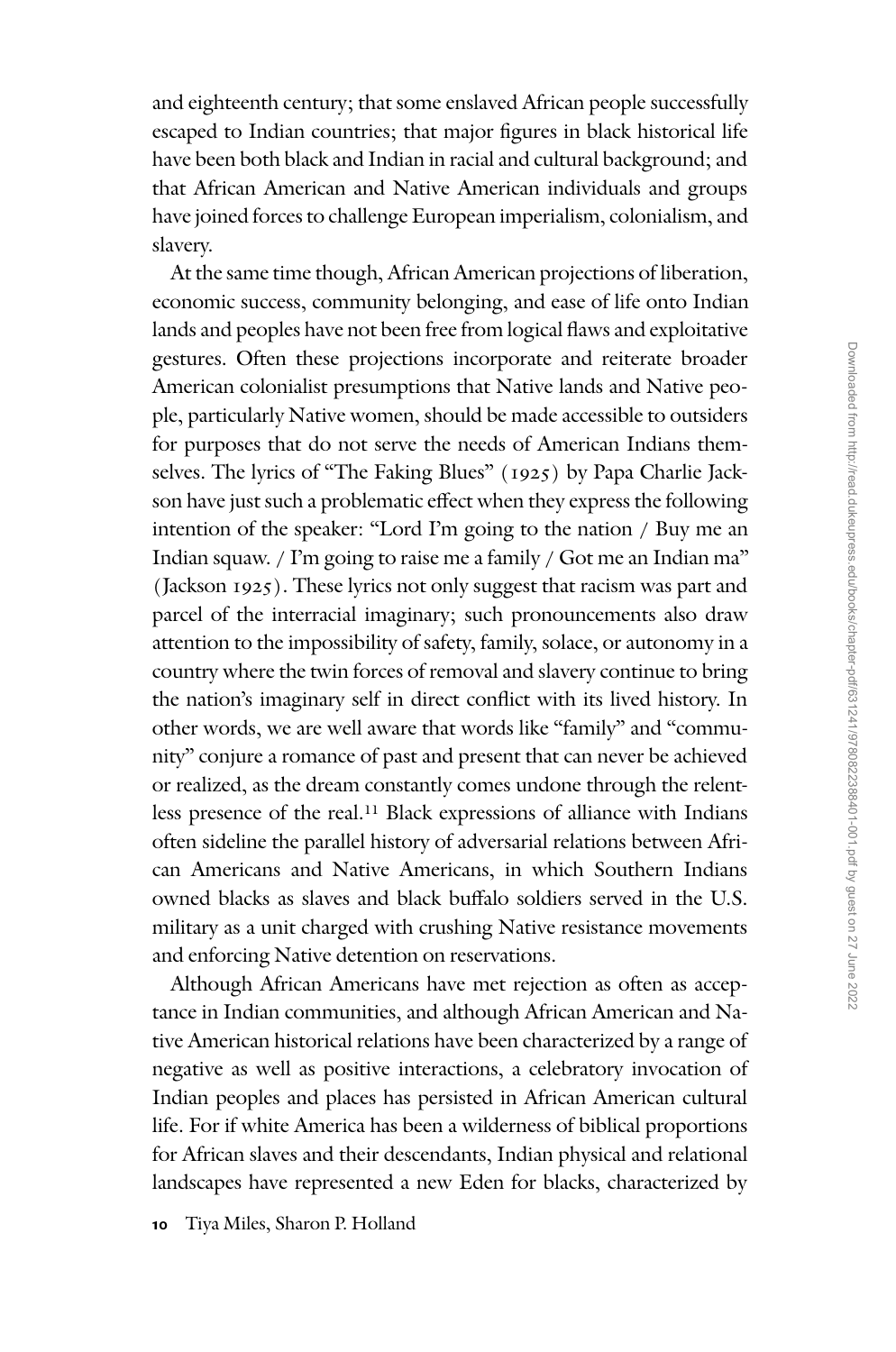the possibilities of transformation. As the African studies scholar Pablo Idahosa has observed, thoughts of Indian country have functioned like a salve for black people, who have been ''hit with every sharp, jagged edge of every stick and sword'' in North America (Idahosa 2000). Dispersed from their countries of origin and perpetually homeless on this continent, African Americans have imagined into being a Promised Land that is located both within and outside the national boundaries of the United States. In the realm of the black imaginary, then, the site of the Indian has been present, persistent, and paramount.

Indeed, the idea of and desire for connectivity with Indians and Indian spaces has found expression in a variety of African American cultural forms, including song, story, and visual art. In particular, the oral and written tradition in African America includes a predominant narrative of black and Native interrelations: that during slavery and the unpredictable climate of Reconstruction, blacks found safe haven, enlivened hope, and spiritual renewal by resettling in Indian territories and, whenever possible, becoming members of Indian families. This narrative has been expressed and re-expressed in multiple forms: in everyday speech acts in which African Americans assert Native ancestry; in children's stories such as Angela Medearis's *Dancing with the Indians* (1991), in which a black family makes a ritual pilgrimage to the Seminole Indian community that had sheltered their grandfather from slavery; and in the writings of African American authors.

The fiction of the Pulitzer Prize–winning novelist and feminist theorist Alice Walker, for instance, is punctuated by Native American characters and themes. Walker's second novel, *Meridian*, about a young black woman's personal and political awakening during the Civil Rights Movement, includes a meditation on the spiritual meaning of Indian lands for a displaced and often despised African American people. Her fourth novel, *The Temple of My Familiar*, features mixed-race Afro-Native characters whose ancestry spans the South American and African continents and includes a chapter on the Seminole leaders Wild Cat and John Horse. Walker has suggested in her memoir, *The Way Forward Is with a Broken Heart*, that her representation of Native American characters and themes is an essential expression of her own identity:

In Mississippi I began to crave arrowheads. It came upon me suddenly as the desire, years before, to write poetry. I hungered for the sight of them. I ached for the feel of them in my hand. . . . Our child has never known her mother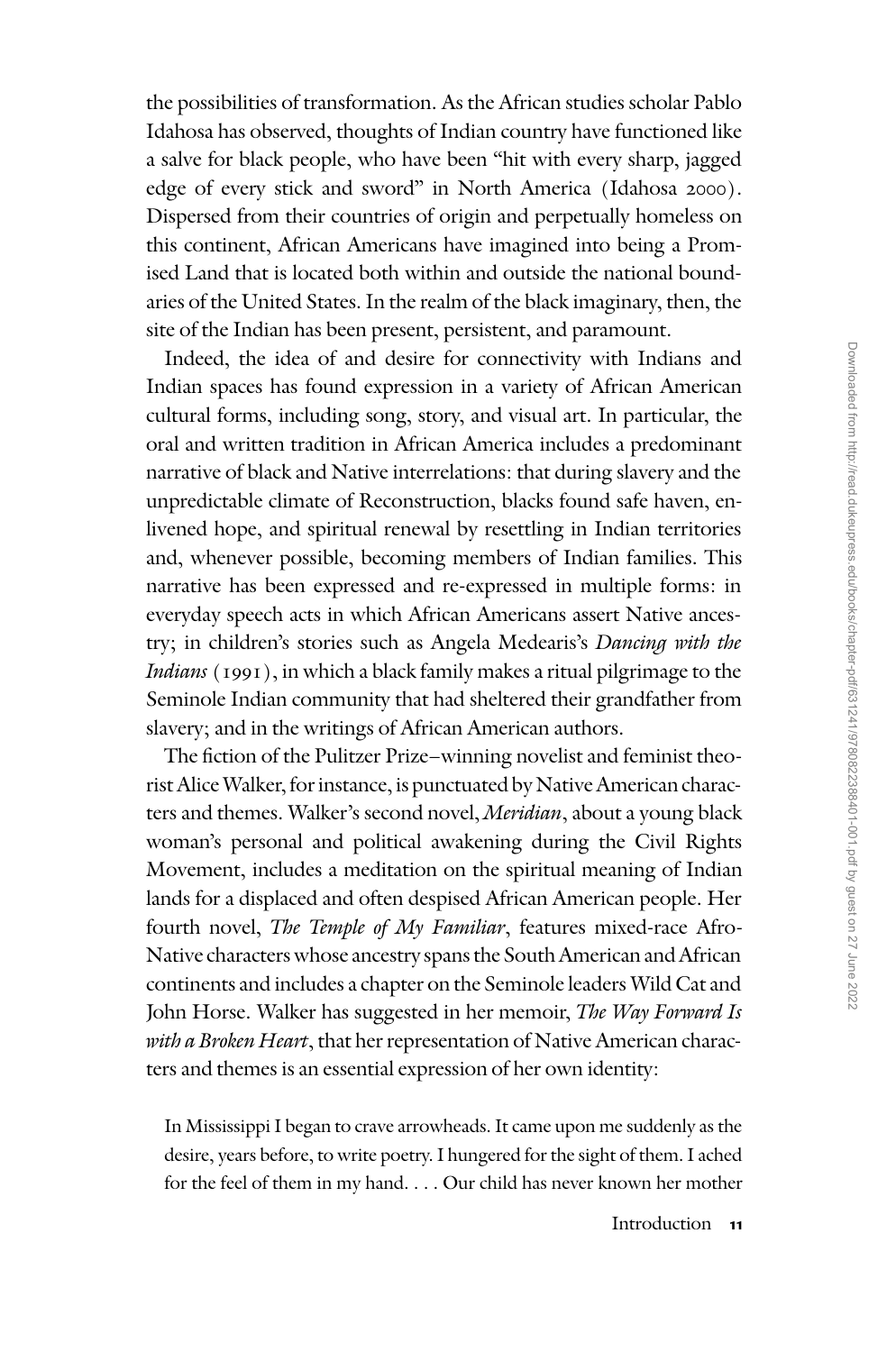without arrowheads, without Native American jewelry, without photographs of Native Americans everywhere one could be placed. Craft and art and eyes steadied me, as I tottered on the journey toward my tri-racial self. Everything that was historically repressed in me has hungered to be expressed, to be recognized, to be known. . . . Indians are always in my novels because they're always on my mind. Without their presence the landscape of America seems lonely, speechless. (Walker 2000, 36–37)

Walker's articulation of the ''lonely, speechless'' landscape of an America without a Native presence challenges earlier and existing notions of the "vanishing" or, in the case of Indian women, "dead" Indian at the same time that it reveals a special, albeit problematic, attachment to Indian peoples and places.<sup>12</sup> The fiction of the Nobel Prize laureate Toni Morrison is likewise concerned with the emancipatory possibilities for African Americans of recognizing Native ancestry and nurturing relationships with American Indian people. Parallels between Indian Removal and African enslavement permeate Morrison's masterpiece, *Beloved*, in which the spirits of Indians violently removed from the Southern landscape join in the chorus of loss and pain with the baby ghost, Beloved, herself.<sup>13</sup> As the literature scholar Catherine Griffin has astutely observed, the representation of indigenous Americans has been a trope in African American imaginative expression because Indians might offer a homeland in place of the stolen Africa and extend the promise of ancestors in place of severed family lines (Griffin 2000, 214). Griffin explains that in a context in which ''Black history in the U.S. is an endless tale of exile and alienation," images of Indians have become critical to the African American reinvention of self, family, community, and place  $(Griffin 2000, 162)$ .

The foregoing discussion of black imaginings of Indians raises the question: How do Native Americans view African Americans, imagine blacks and black culture, and interpret the points of overlap between African American and Native American histories? Comparatively few Native intellectuals have taken up this subject matter in the past. Those who have—namely, the Powhatan-Renape scholar Jack Forbes, the Modoc-descended writer Michael Dorris, and the Laguna-Pueblo novelist Leslie Marmon Silko—have articulated theories that recognize the joint impact of European colonialism, slavery, and racial hierarchy on indigenous American and African American subjectivities, communities, and resistance strategies. Through his character Rayona in *A*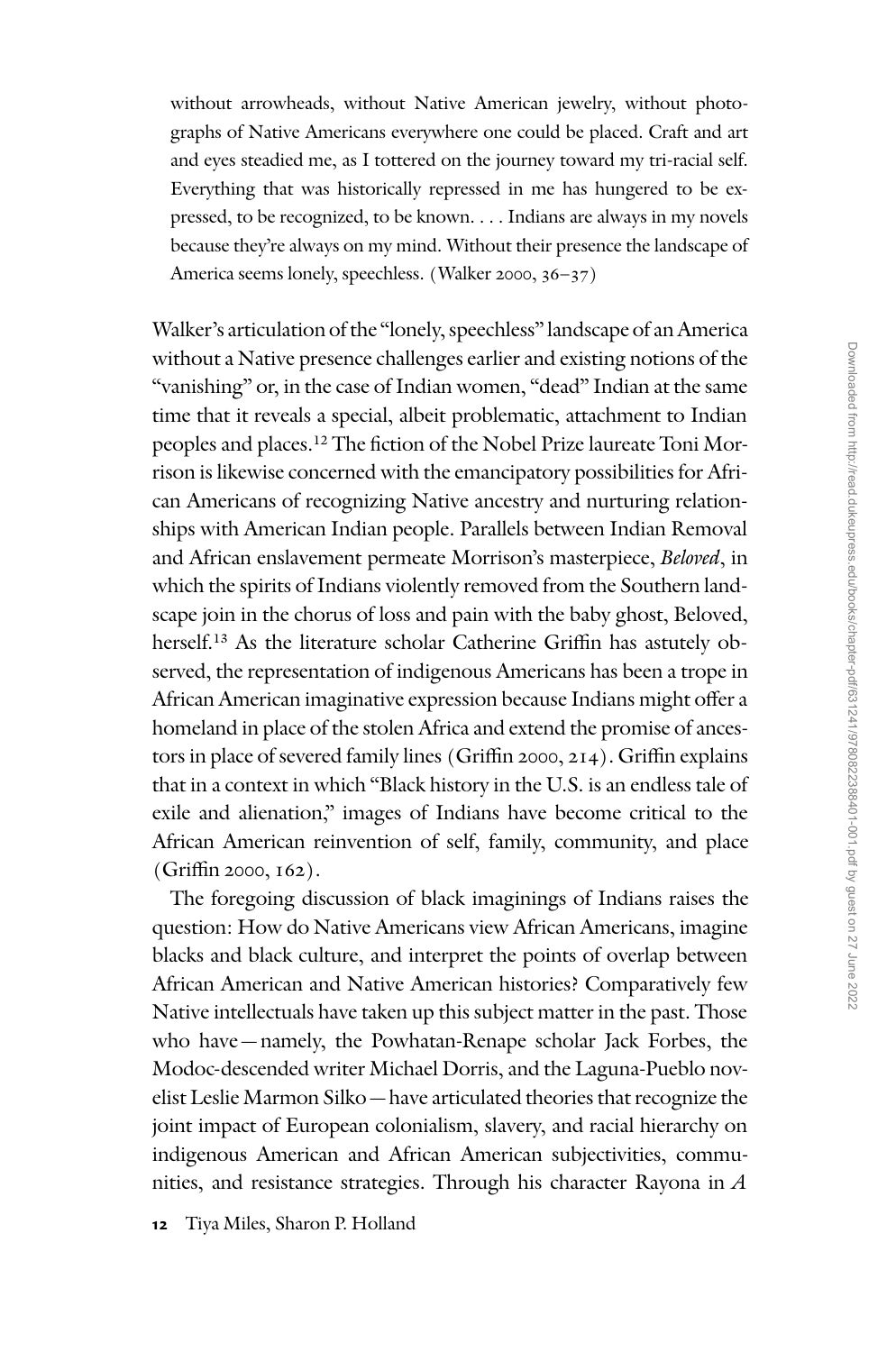*Yellow Raft in Blue Water*, Dorris indicates the complexities of Afro-Native "dual heritage" in a Montana Indian community that reproduces aspects of U.S. racial prejudice (Dorris 1988 [1987], 63). Silko introduces the prospect of cultural and spiritual fusion from the perspective of the African American character Clinton in *Almanac of the* Dead, writing: "From the beginning, Africans had escaped and hid in the mountains where they met up with survivors of indigenous tribes hiding in remote strongholds. . . . Right then the magic had happened: great American and great African tribal cultures had come together to create a powerful consciousness within all people'' (Silko 1991, 416). It is this vision of shared experience and joint creation that the Lakota artist Francis Yellow embraces in his piece that graces the cover of this book, a pictograph-like drawing of Africans entering indigenous American lands, titled, ''First They Made Prayers, and They Sang and They Danced and Then They Made Relatives.'' The work of Forbes, Dorris, Silko, and Yellow represent only a segment of Native interpretations of black and Indian relationships. There is much more to be said from the perspective of Native thinkers, and we hope to extend and invite that dialogue through the works collected here.

### **Summary of Collected Essays**

In the spirit of interdisciplinary openness and in the hope of fostering unexpected and productive dialogues, this book is divided into two loosely organized, nonchronological halves that cross disciplinary lines. Chapters 1–8 are primarily concerned with the themes of race, place, belonging, citizenship, and historical memory. Chapters 9–15 are particularly interested in explorations of presence, identity, and intimacy through narrative, performance, and visual art.

We begin with the evocative "A Harbor of Sense," in which the veteran poet and literature professor Eugene B. Redmond conducts an introspective interview with the Creek poet and musician Joy Harjo (Mvskoke/Creek). Widely recognized for her many books of poetry, including *She Had Some Horses* (1983), *The Woman Who Fell From the Sky* (1994), and *How We Became Human: New and Selected Poems* (2002), Harjo speaks in the interview about becoming a musician, about the new musical form of "tribal jazz," and about sources of inspiration, from a grade-school classroom to her saxophone-playing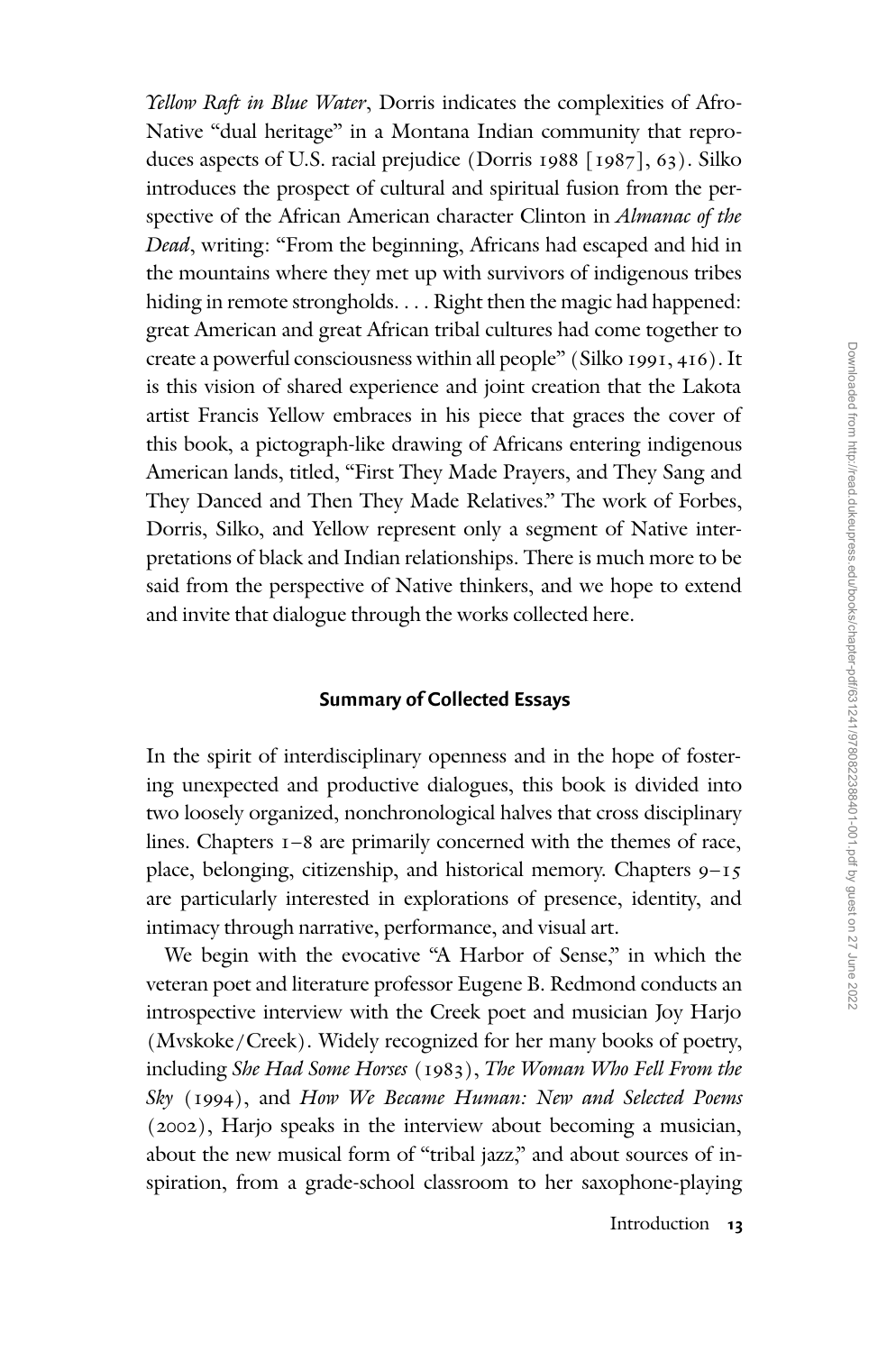grandmother and the history of black and Native shared traditions of music and dance.

In the first essay of the volume, "An/Other Case of New England Underwriting: Negotiating Race and Property in *Memoirs of Elleanor Eldridge*,'' the literary and cultural studies scholars Jennifer D. Brody and Sharon P. Holland provide one of the first extended readings of Eldridge's story. The memoir, first published in 1838 by the prominent Rhode Islander Frances Harriet Whipple Green McDougall, offers a window onto the complex metaphoric negotiations of African and Indian subjectivity in early-nineteenth-century New England. Brody and Holland return to the archive to investigate Eldridge's maternal grandmother, Mary Fuller (reputed to be Narragansett), and to trouble the terms of such an investigation. What they find is a narrative that, although written by a white woman, engages the articulation of race, gender, and sexuality. As such, the piece proves illuminating for scholars of the era and area.

In "Race and Federal Recognition in Native New England," the attorney Tiffany M. McKinney questions the impact of historical Afro-Native intermarriage on the makeup, identity, and federal categorization of certain New England Indian tribes. McKinney asserts that racial complexity within Indian kinship circles and citizenries has contributed to contentious debate within tribal communities. She takes as her point of focus the Eastern Pequot and Pautucket Pequot bands and the Mashantucket Pequot tribe of Connecticut and Rhode Island, which have encountered internal dissention and external criticism due to the presence of ''phenotypically black'' tribal members. In a survey of government regulations and legal cases that serves as an instructive overview of the intersecting racial and legal dimensions of federal tribal recognition, McKinney suggests that the United States' history of federal intervention and recognition have contributed to tensions around race and belonging in contemporary Native communities. The result, McKinney posits, has been the construction of new tribal definitions of membership and citizenship that disenfranchise community members based on their racial categorization and physical appearance.

The next essays carry the historical debate about community boundaries, belonging, and citizenship out of New England and into the Indian Territory of present-day eastern Oklahoma, to which certain tribes of the Southeast were removed in the 1830s and 1840s. By focusing on the aftermath of black slavery in Indian nations, these three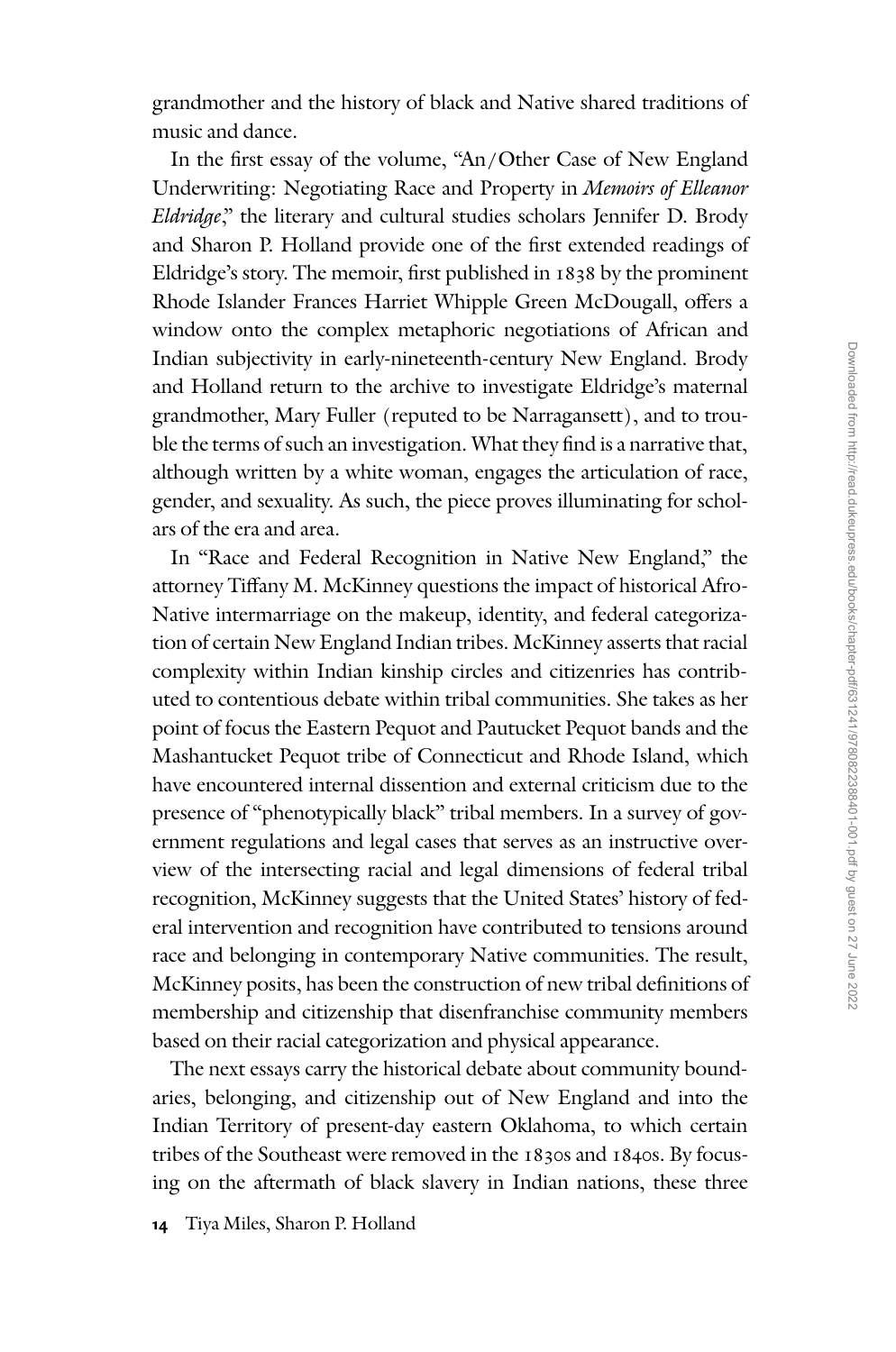authors import into Native locales key questions about the meaning of freedom and the practice of politics in post-bellum black life. The historian David Chang's essay, ''Where Will the Nation Be at Home? Race, Nationalisms, and Emigration Movements in the Creek Nation," redirects the post-emancipation discussion to the meaning of nationhood for Creek Indians, Creek freedmen and women, and other Native peoples in late-nineteenth-century Indian Territory. Chang argues convincingly that the notion of the nation held a particular power for both black and Native communities. He then demonstrates the complexities and contradictions for these groups in claiming a national paradigm during a historical moment in which Native governments were under threat of dissolution by the U.S. government, Native tribes were excluding ex-slaves and mixed-race Afro-Native people from the national body, and both black communities and Native tribes were launching independent plans to emigrate to Africa, Mexico, and Canada in parallel attempts to find new homelands for their communities. In this exploration of national discourses and emigration projects, Chang shows how it was possible—and, indeed, consistent—for former slaves of Creek Indians to assert definitions of their community that embraced an Afrocentric nationalism, respected and identified with Creek nationalism, and implicitly opposed the racialized nationalist projects of the United States.

The historian Barbara Krauthamer continues this discussion in her essay, ''In Their 'Native Country': Freedpeople's Understandings of Culture and Citizenship in the Choctaw and Chickasaw Nations.'' Krauthamer offers an overview of the experience of black slaves in the Choctaw and Chickasaw tribes and an assessment of their forty-year struggle for the rights of citizenship following the Civil War. Rather than focusing on the slaves' formation of syncretic Afro-Indian identities, as some scholars of this era have done, Krauthamer explores the political life of these communities. She argues that in their attempt to define the meaning of freedom for themselves, former slaves focused on civic inclusion and the attainment of land in Indian Territory based on their history of cultural identification with Indian tribes. By tracing the shifting strategies that freedpeople engaged in, sometimes pressing for citizenship within their respective Native nations and at other times vying for citizenship within the United States, Krauthamer reveals a political conviction as well as a sense of peoplehood that was both linked to and separate from Native American tribal bodies.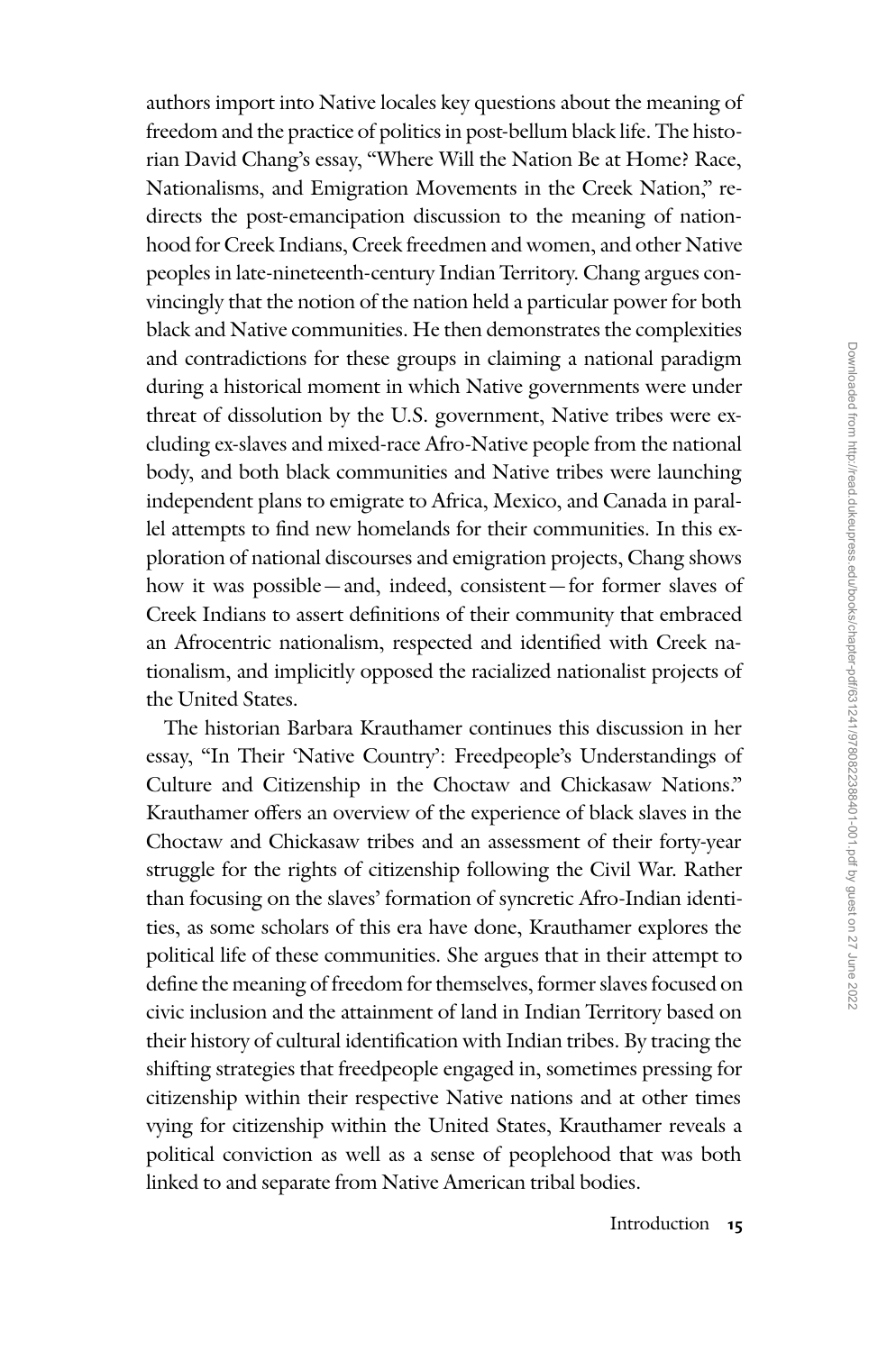The final essay in this trio, "Blood and Money': The Case of the Seminole Freedmen and Seminole Indians in Oklahoma," by the ethnic studies scholar Melinda Micco (Seminole/Creek), traces the history of black Seminole and Seminole Indian relations since the Seminole Wars and examines contemporary ramifications of this history—namely, the present-day court cases concerning civil rights and the disbursement of federal monies within the Seminole Nation of Oklahoma. Micco's work reveals the ways in which structures of military alliance and social organization that developed in the earliest moments of black and Seminole interaction continue to shape tribal politics and intertribal relations. She argues that while external factors—namely, American territorial expansion, European categorization and control of indigenous Americans and transplanted Africans, and the codification of racial identity through the concept of blood quantum—have been critical to the fragmentation of the Seminole people, internal structures and tensions underlie the conflicts between black Seminoles and Seminole Indians. Micco's interpretation of the past and present state of Seminole politics is enlivened and complicated by interviews with black Seminoles collected over a ten-year period. These interviews, together with her historical research, lead Micco to conclude that black Seminoles and Seminole Indians have a connection that is enduring and a history that cannot be collapsed into the broader category of black Indian experience.

The historian Celia Naylor takes our study farther west in ''Playing Indian: The Selection of Radmilla Cody as Miss Navajo, 1997–98.'' Here Naylor explores Afro-Native identity claims and contestations through a case study of the 1998 Miss Navajo Nation contest. The winner of this cultural pageant was the singer Radmilla Cody, the daughter of a Navajo woman and African American man, whose right to reign was questioned by other Navajos. In dialogue with the scholars Rayna Green and Philip Deloria, who have written about the phenomenon of ''playing Indian,'' Celia Naylor begins her study by asking whether African American claims of Indian heritage are treated with greater skepticism by Native people than are European American claims. In addition, through a compilation of letters to the editor in the *Navajo Times* and personal interviews with Cody, Naylor traces the reception of the mixed-race Miss Navajo among Navajos both on and off the reservation. She finds that internal community dialogue about the relationships between race and nation, between race and culture,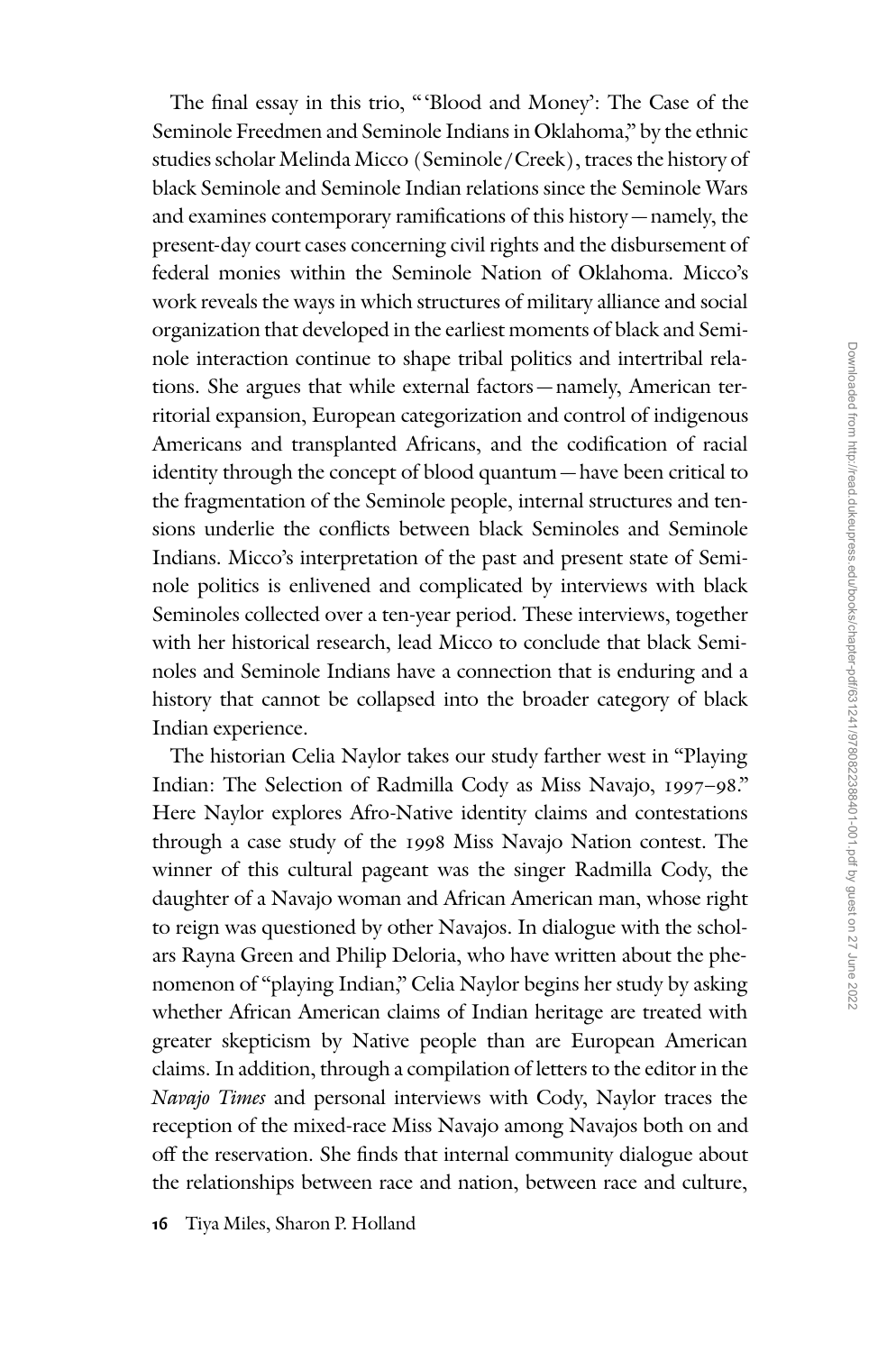and between blacks and Indians was multivalent and contradictory rather than singular and cohesive. She concludes, based on this finding, that the racial dilemmas highlighted through the Miss Navajo Nation contest are indicative of a new problem of the twenty-first century: not that of the color line itself as W. E. B. Du Bois portended, but rather, the indeterminacy of racial boundaries.

Deborah Kanter's '' 'Their Hair Was Curly': Afro-Mexicans in Indian Villages, Central Mexico, 1700–1820,'' concludes the first part of the volume by transporting questions about perceived difference and the dynamics of African acceptance into the understudied location of colonial Mexico. She traces the history of African and Indian relations within and across the borders of indigenous communities, addresses the central issues of how kinship lines and the racial categorizations and signifiers of Spanish colonial rulers affected African and Afro-Indian belonging in indigenous communities, and considers ways in which blacks and black Indians engaged in the act of ''passing'' as Indian to improve their status among Indians as well as before Spanish officials. Using land-tenure cases to illustrate the uneasy position of Afro-Mexicans in Indian pueblos, Kanter considers the complex negotiation of perceived ethnicity and status in colonial communities. She finds that the ambiguous position of Afro-Mexicans in colonial Mexico came from within and from without—that identity and identities were imposed by both Indian and colonial officials. For Kanter, only a study that recognizes the animated nature of identification can comprehend the early period of racialized relationships and subjects.

The second half of the book begins with an essay by the Native American studies scholar and cultural critic Robert Warrior (Osage), who focuses on the ever important late nineteenth century and early twentieth century. In his essay, ''*Lone Wolf* and Du Bois for a New Century: Intersections of Native American and African American Literatures,'' Warrior laments the facile comparisons that are sometimes made between Native American and African American experiences and calls instead for a careful method of conducting comparative work in the field of Native American studies. Offering this essay on the intellectuals W. E. B. Du Bois, Charles Eastman, Luther Standing Bear, and others as a possible model, Warrior constructs a comparative analysis of black and Native intellectuals and their views on racial uplift through education after first establishing the distinct turn-of-the-twentiethcentury historical context for Native America. He concludes that while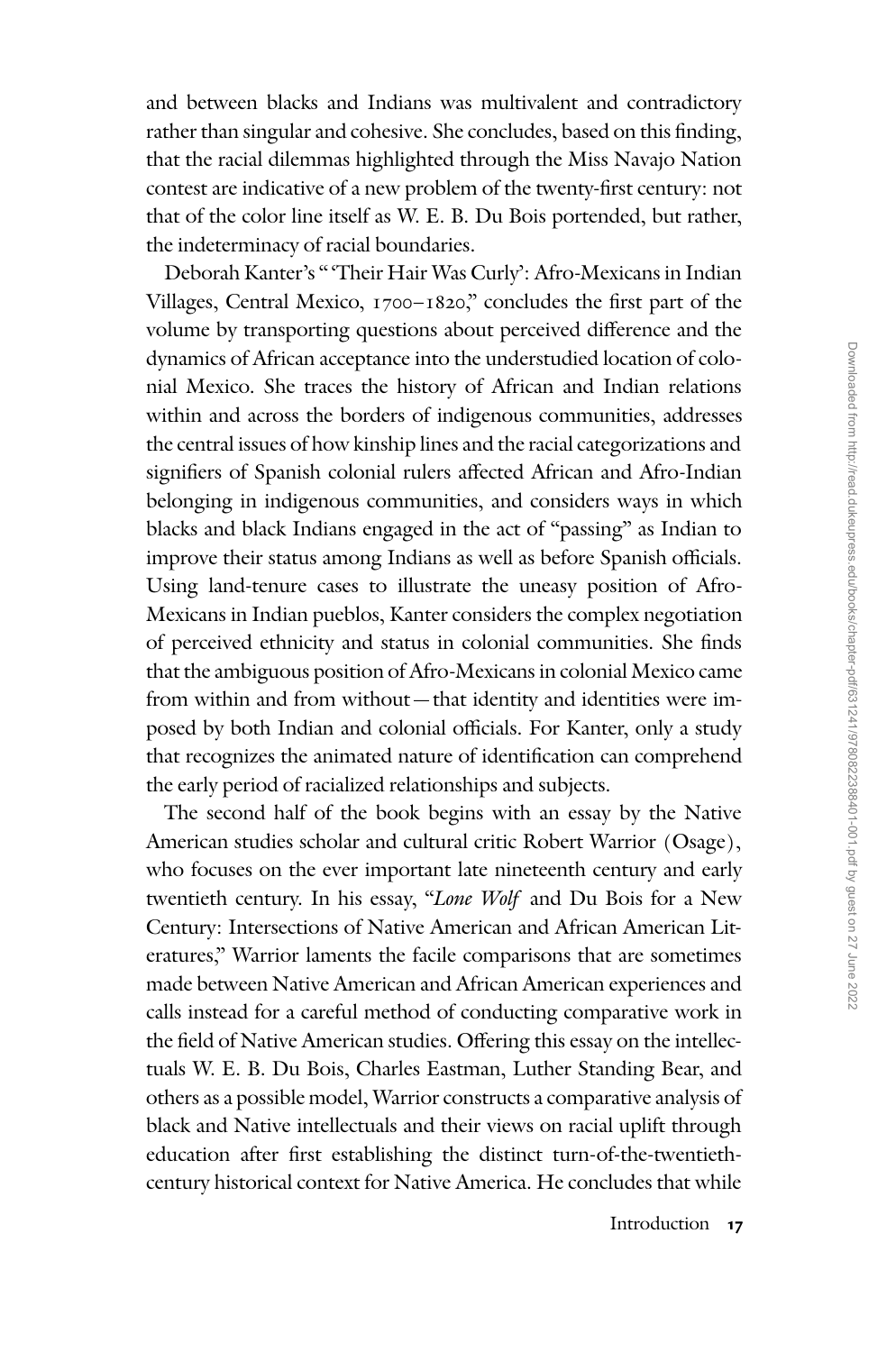oppositional discourses existed in both the African American community and the Native American community, these discourses took subtle and unexpected forms in the writings and oral expressions of Native people.

In "Native Americans, African Americans, and the Space That Is America: Indian Presence in the Fiction of Toni Morrison," the literature scholar Virginia Kennedy offers an evocative, original reading of three of Morrison's major works. In conversation with the literary criticism of R. Radhakrishnan, Renee Bergland, Sharon Holland, and others, Kennedy explores *Song of Solomon*, *Beloved*, and *Paradise* to trace the contours of a third space in which African American and Native American experience meet. She finds not only that this space is embedded in the landscape and an intersecting history of dispossession, but also that the American nation cannot be at peace until it fully owns the atrocities committed against African slaves and indigenous peoples. Toni Morrison, Kennedy argues, is a writer uniquely conscious of the lasting imprint of the past on the present and the critical importance of American Indian nations, spirits, and lands to African American remembrance and resistance.

Tamara Buffalo (Ojibwe) is one of several select visual artists whose work was exhibited at the Two Rivers Gallery in the 1999 Minneapolisbased Intermedia Arts series ''Red and Black: Sisters and Brothers to the Bone.'' In her personal essay reprinted here, ''Knowing All of My Names," Buffalo describes her journey of self-realization through the discovery of her Ojibwe birth family and African ancestry and through the eventual naming of contested aspects of her multifaceted self. She expresses both the pains and pleasures of embodying an identity that deviates from expected monoracial, monocultural norms. In her accompanying pieces of visual art, *A Blind I Can C* (mixed media) and *The Singer* (acrylic on canvas), Buffalo interprets stereotyped images of black and Native people in tandem and creates her own icon of personal renewal and cultural connectedness by embracing the image of the mask.

The performance artist and literary critic Wendy S. Walters provides a groundbreaking examination of two First Nations Canadian plays in her essay, ''After the Death of the Last: Performance as History in Monique Mojica's *Princess Pocahontas and The Blue Spots*.'' Placing performance at the center of her inquiry, Walters attempts to coin a new kind of performance theory that she terms "performance of history." In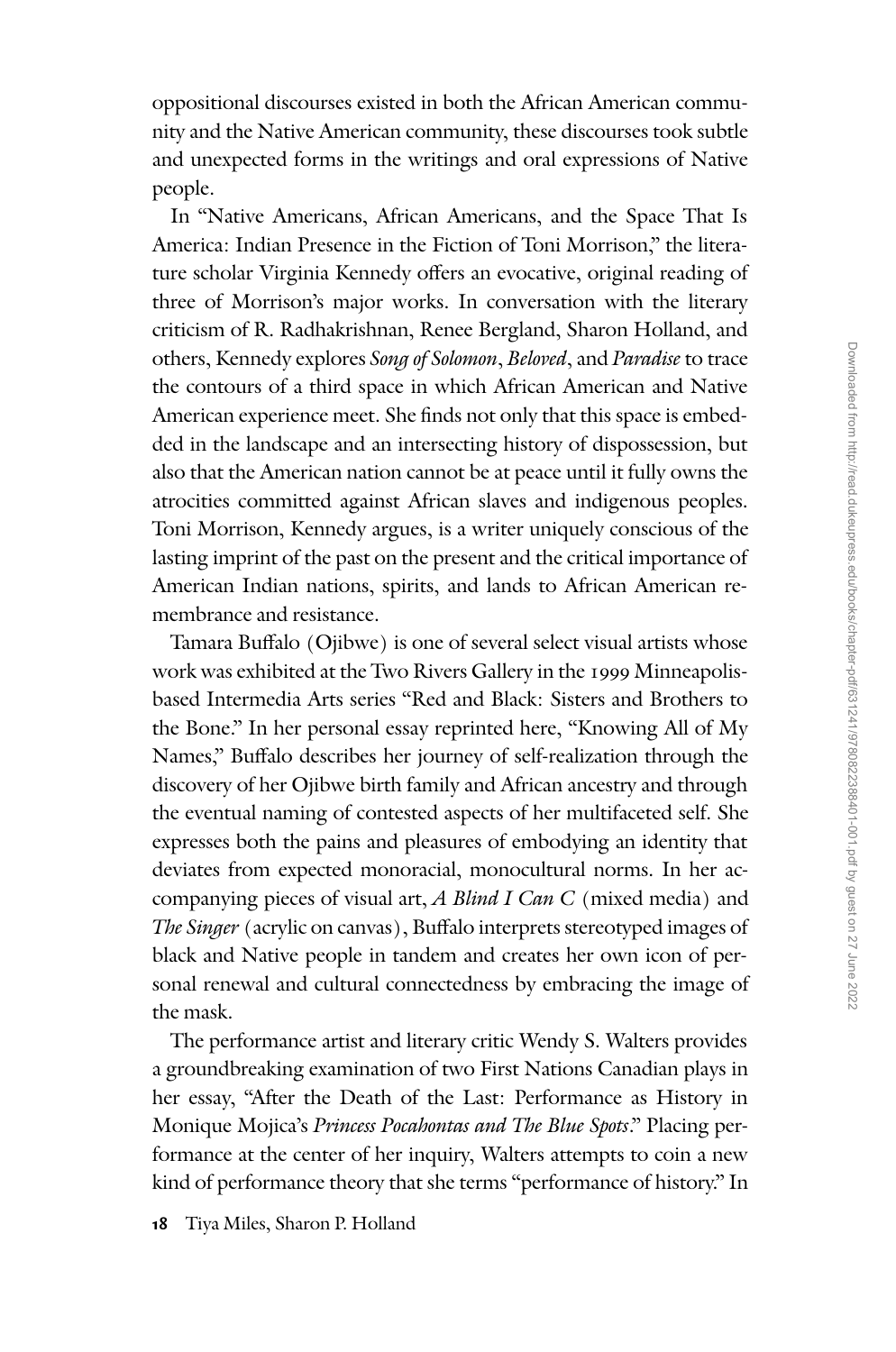her fascinating effort, Walters asserts that "performances of history are didactic representations of past public events and human affairs that address the intricacies of the human experience typically not accounted for in written history or folklore.'' Given the reshaping of colonial events through creative narratives, Walters argues, the very concept of "diaspora" for Indian and black peoples is substantially challenged and revised through performative work. Evaluating the work of the Native playwright Monique Mojica (*Pocahontas and the Blue Spots*) while bringing in the texts of the African American playwright Suzan-Lori Parks as a point of comparison, Walters draws connections and contrasts between Native and African American histories of racism and colonialism and collective and individual identities. Her essay makes a significant contribution to the field of performance studies by challenging prevailing ideas in performance theory while simultaneously offering persuasive explications of primary texts that illustrate the shifting landscape of the personal and the political.

The next essay, by the anthropologist Robert Keith Collins (Choctaw), is an ethnographer's look at life-history interviews with Afro-Choctaws that draws out the critical themes of cultural acquisition, identity formation, and socialization. In ''*Katimih o Sa Chata Kiyou* (Why Am I Not Choctaw)? Race in the Lived Experiences of Two Black Choctaw Mixed-Bloods,'' Collins poses the following central question: What happens when understandings of social viability in U.S. culture are multifaceted: split between race and culture? After conducting a two-year study with Choctaws of multiracial ancestry, Collins discovered that many interviewees defined their own identity formation by recounting verbal interactions with their Choctaw grandmothers. Collins's relentless analytical pursuit of this phenomenon redirects the accusation of the ''Indian-grandmother complex'' that is often hurled at mixed-race Afro-Native people who claim Native forebears and arrives at a new possibility for theories and practices of Indian identification (Deloria 1969, 3). In the end, Collins insists on a dynamic concept of the self—one in which processes of identity formation are interrelated and therefore not homogeneous; one in which ''life strategies—like those from *sapoki anumpa*—are used to answer the question, ''Who am I?''

Competing identities and nationalities converge in the provocative essay by the literary scholar ku'ualoha ho'omnawanui (Native Hawaiian), titled ''From Ocean to O-shen: Reggae, Rap, and Hip Hop in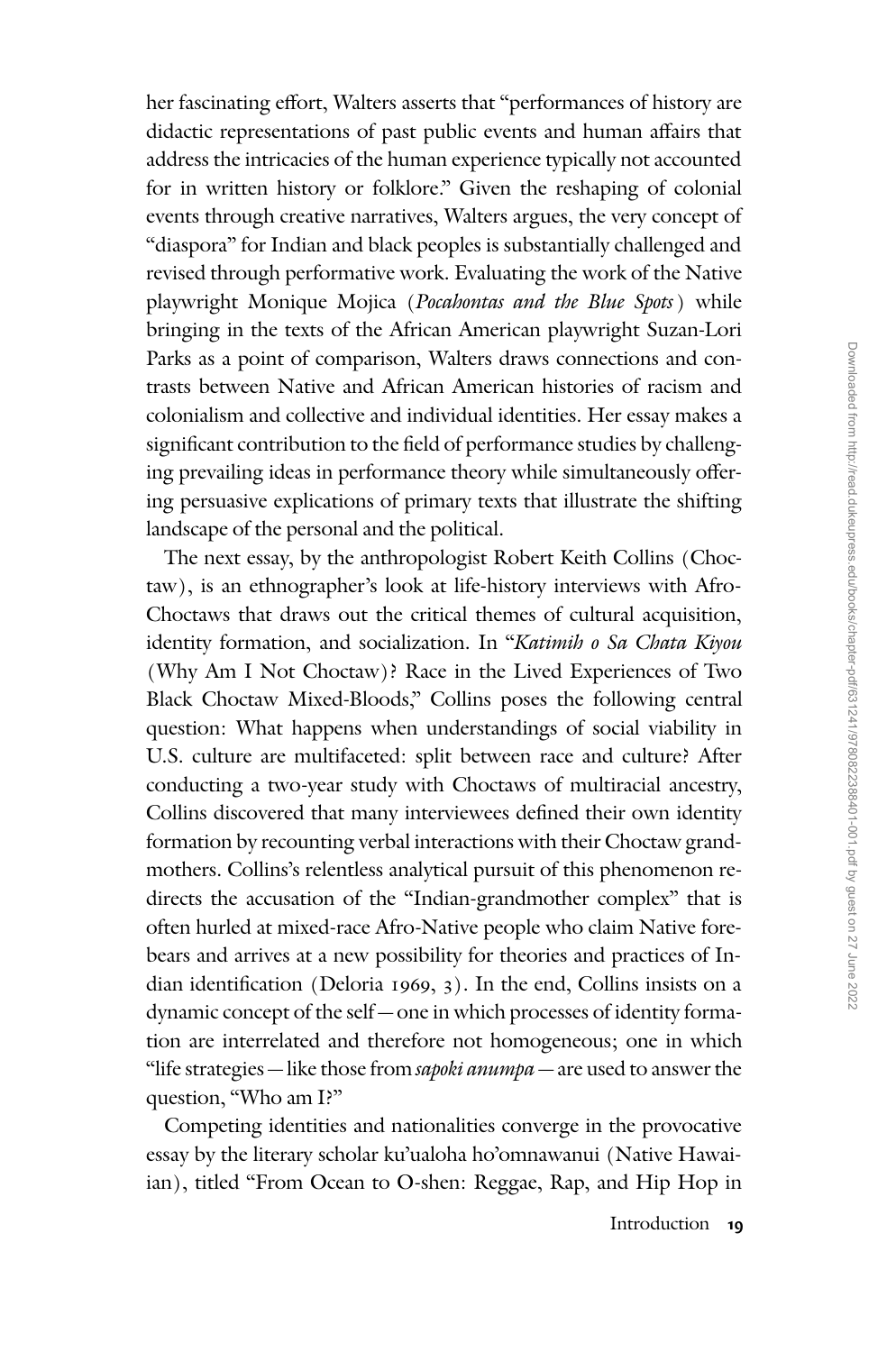Hawai'i." From the perspective of a composer-poet, ho'omnawanui traces the growth of contemporary Hawaiian music in the last decade of the twentieth century, with a focus on its incorporation of Afrodiasporic musical forms and sensibilities. ho'omnawanui offers a cultural-studies critique that interprets the development and lyrics of the music, as well as the aims of its producers, and shows that hip hop and reggae are put to new artistic, social, and political uses within a Hawaiian context. "From Ocean to O-shen" includes a methodological mix of analyses of creative sound producers, audience response, and radio-station production to arrive at its primary conclusion. ho'omnawanui cautions scholars and consumers against a facile reading of contemporary cultures, especially where nations and borders are concerned. For this chapter, borrowing or sampling may or may not apply, as African and Native cultures move together and at the same time apart, on a simultaneous and parallel journey in which genre, language, and culture meet but do not melt.

In the short story, ''Heartbreak,'' the poet and literary scholar Roberta Hill (Oneida) narrates the psychic life of losing and leaving as a woman witnesses her sister's disintegration after a painful breakup. As the narrator recalls, ''She was balancing on the edge of catastrophe, unimaginable and deadening, the catastrophe of our colonization." "Heartbreak" is both poignant and humorous. It finds breath and life in the space between nations, peoples, marriages, and love affairs. Hill's narrative enfolds micro-fictive elements as it travels in the space of an afternoon but depends on lengthy histories, personal and national, to tell more than one story. As it mines the provocative boundary between stereotype and authenticity, ''Heartbreak'' provides another opportunity for literary scholars to explicate the connection between Indian and black peoples, especially in terms of gender. In the end, the women are ''*bloka*, ready for anything, anything at all.''

The concluding chapter is by Robert Warrior (Osage), whose epilogue reflects on issues raised by the collection—namely, the themes of place, loss, sadness, silence, ambiguity, instability, and the continual movement and transformation of blacks and Indians and their interrelations.

In the pages that follow, we have attempted to assemble an array of interdisciplinary contributions that illustrate the long history, as well as the cultural and political importance, of African diasporic experience in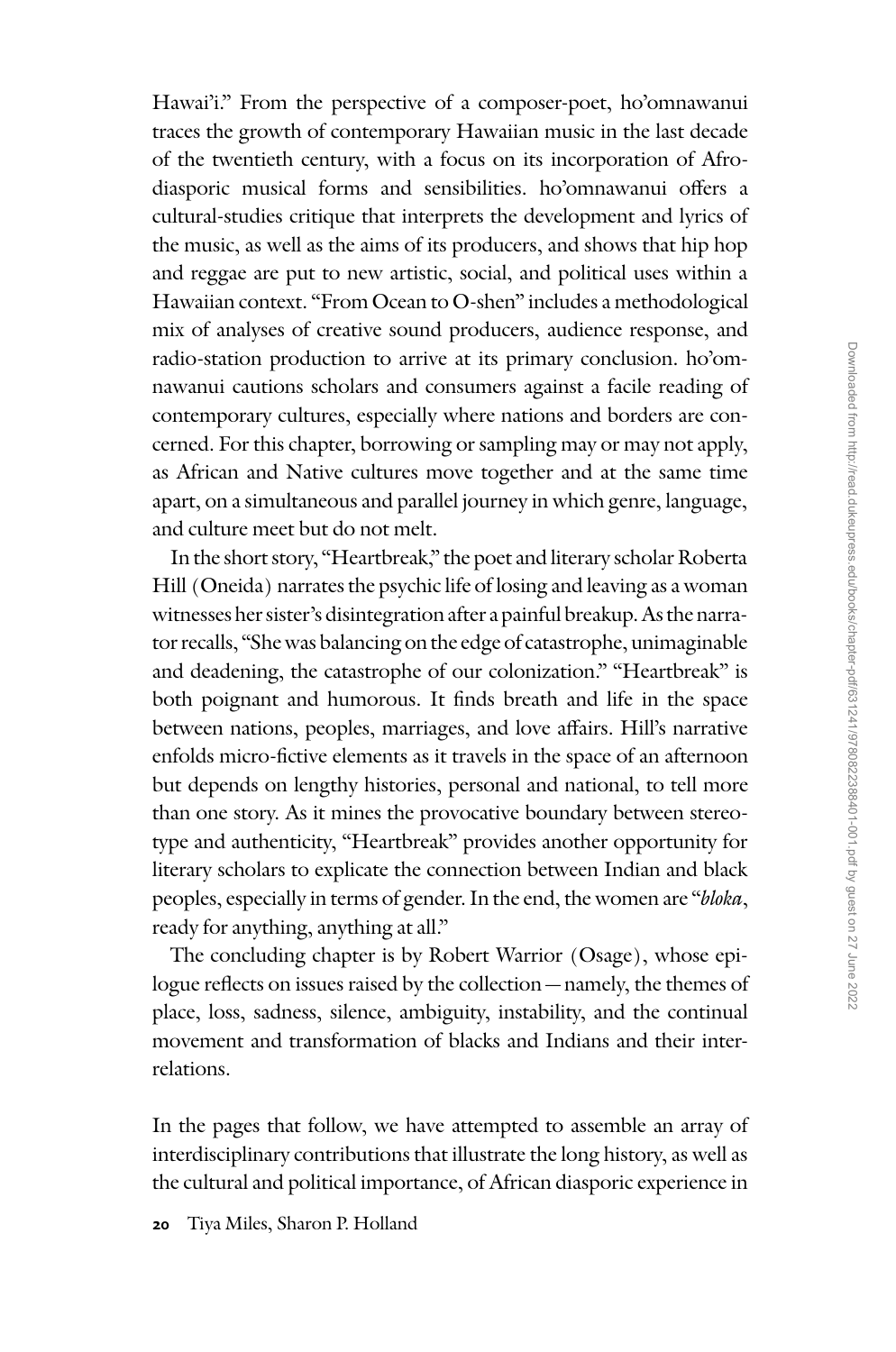Indian locales and of African and Native American intersectional lives. These scholarly and creative works investigate the permutations of historical interaction between Indians and blacks; the complex identities, cultural formations, memories, and aesthetic creations that arose out of those histories; and the reverberations of these historical exchanges and productions in contemporary African American, Native American and Native Hawaiian, and Afro-Native subjectivities, cultures, and communities. The historical chapters take up critical themes in African American studies and African diaspora studies in the context of Native American places, examining slavery, racialization, migration, displacement, the quest for belonging, the struggle for emancipation, and the battle for citizenship. The chapters of literary explication show the meaning of Indians in the African American imaginary, the intersectional nature of colonialism and racism in the Native American imaginary, and the contested terrain of Afro-Native narrative self-representation. The chapters on identity, both claimed and disclaimed, reveal the fluidity and complexities of Afro-Native subjectivities and performances thereof. The original fiction, visual art, and interpretations of contemporary music point the way toward establishing a new aesthetic capable of envisioning the transformation and even combination of seemingly disparate cultures. And all of these works explore conditions in which key issues in black experience confront similarly key issues in Native experience—namely, the designation and defense of a people and a homeland, the creation and protection of independent cultural ways, and the assertion of political dignity and autonomy.

#### **Notes**

- **1** Springplace Mission Diary 1811 (McClinton, forthcoming).
- **2** Ibid. 1807.
- **3** Ibid.

**4** Ibid. 1816; letter dated July 22, 1806, Spring Place Letters, Cherokee Mission Papers, Moravian Archives, Winston-Salem, N.C.

**5** Spring Place Diary, 1802, and letter dated July 22, 1806, both in Cherokee Mission Papers, Moravian Archives, Winston-Salem, N.C.

**6** Springplace Mission Diary 1811 (McClinton, forthcoming); emphasis added.

**7** For more on the enslaved black community of the James and Joseph Vann plantation of the Cherokee Nation (Diamond Hill), see Miles 2005; Perdue 1979.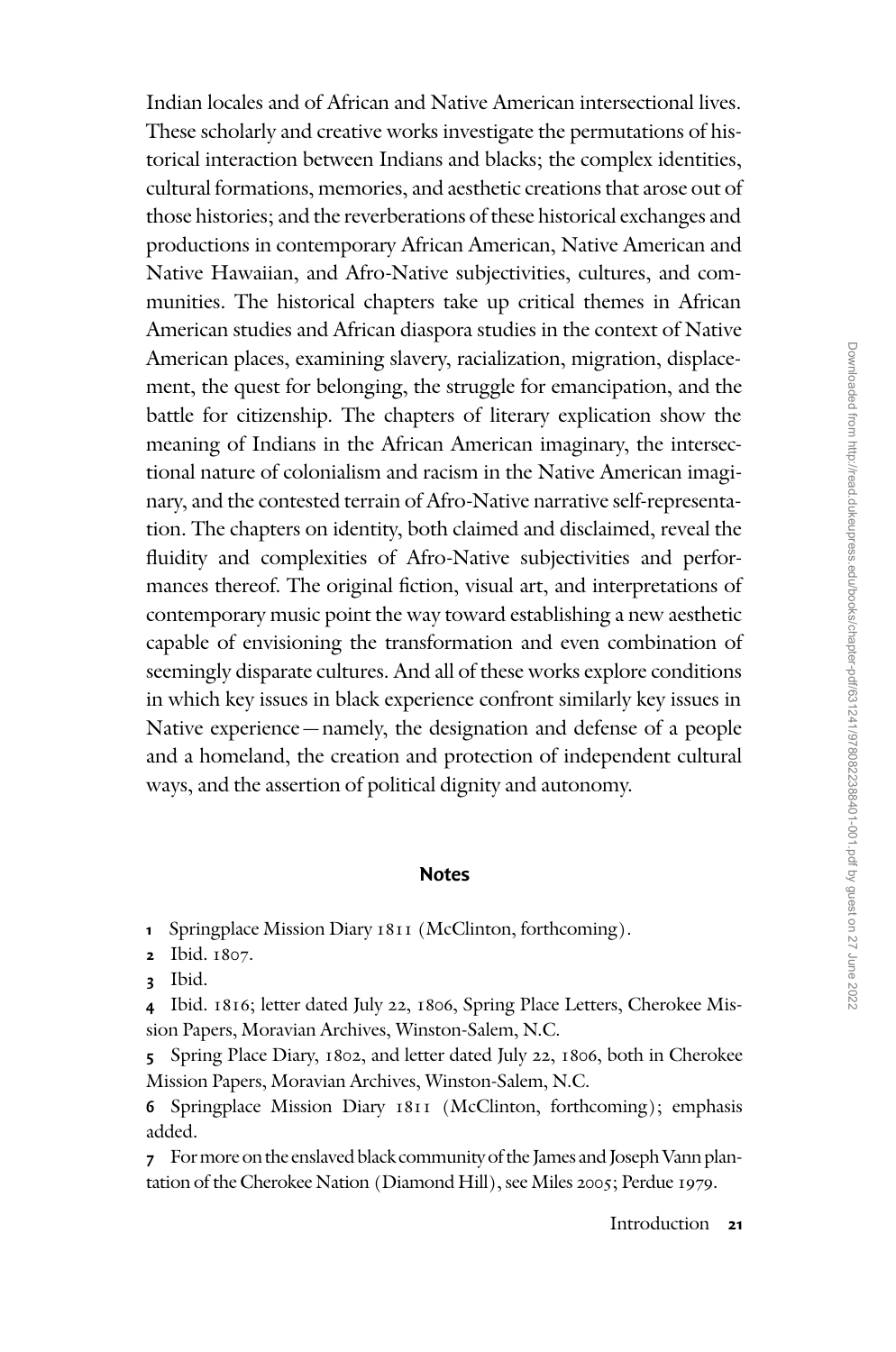**8** The intellectual project of African American studies has been enriched by a revived transatlantic focus, which allows for comparative analyses of black populations, documents a vast array of survival strategies and cultural formations, traces retentions of Africanisms, and considers the cultural consistencies and inconsistencies that have made the peoples and cultures of the African diaspora cultural kin and at the same time strangers. But while de-centering the United States and adopting the particular paradigm of the black Atlantic has breathed new life, theoretical acumen, and political urgency into the field of black studies, it has also produced new invisibilities. The focus on the Atlantic Ocean diverts attention from other critical sites of cultural formation and exchange, such as the Indian Ocean, the Mediterranean Sea, the Pacific Ocean, and the lands of Latin America (Byfield 2000, 2001; Chrisman et al. 2000, 3; Kelley 2000, 33). In addition to overlooking black diasporic sites and experiences in these regions, the resurgent field of African diaspora studies has consistently neglected a salient location at the heart of the Atlantic world: indigenous lands, communities, and nations across the Americas. These Native American locales might be described as "third space[s]" of African diasporic displacement, as Michelle Wright (2004, 7) employs the term, which are the original homes neither of colonizing whites nor of captured blacks. Furthermore, just as the study of black experiences in locations as diverse as the United States and the Caribbean crosses and collapses national boundaries in keeping with a transnational, comparative frame, the study of black experiences in the Indian nations of the Americas crosses and collapses national boundaries. The populations and governments of Native America recognize themselves as separate peoples and independent nations and are recognized by the (post)colonial governments of the United States, Mexico, and Canada as distinct political entities and cultural bodies. As states within states, Native nations are prime locations for the study of the phenomenon that the historian Earl Lewis (1999, 5) has called ''overlapping diasporas'' or ''dispersed communities,'' in which black peoples who have undergone a series of displacements have created multifaceted cultures and identities.

**9** It is also a goal of this book to expand the conversation about African and Native American interaction and exchange beyond the fields of American Indian history and ethnohistory and into the fields of African American studies and American studies. Much of the academic work on relations between African Americans and Native Americans published since the 1970s has been produced by scholars of American Indian history. Primary examples are Brooks 1998, 2002; Forbes 1993; Littlefield 1977; Merrell 1984; Perdue 1979; Saunt 2005; and Wright 1981.

Few major works of this recent body of scholarship originated with scholars of black studies, American studies, or comparative ethnic studies, with the notable exceptions of Brennan 2003, one of few texts that presents frameworks for the study of an Afro-Native literary tradition; Holland 1994; Katz 1986, a